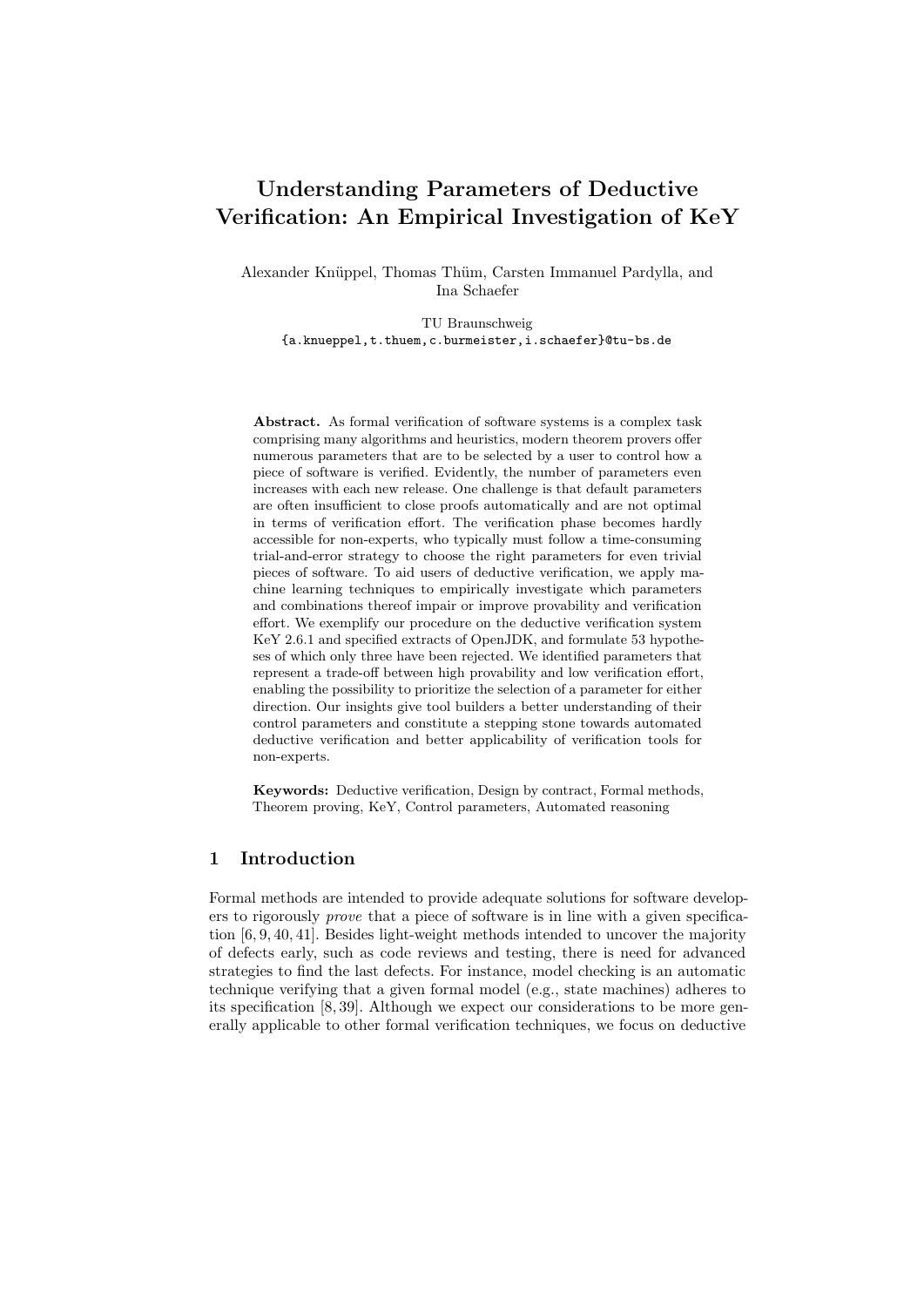verification, which is another technique that targets program verification directly on source code [1, 7, 2, 21, 43]. Essentially, an implementation together with its formal specification is translated into a logical formula and validity is proved by a theorem prover [43].

Despite considerable advances over the last decades and the advantage to be directly applied to source code, deductive verification is still only hesitantly applied in industrial software projects. Reasons are manifold. For example, there are doubts about the the cost-effectiveness of formal methods [29]. In particular, most legacy systems are not designed with formal verification in mind, which makes post-hoc specification and verification expensive for indutrial projects [4]. Moreover, developing sufficient formal specifications is error-prone and tedious [3, 2], and typically requires high expertise of the underlying proof theory. Even worse, full automation is not always possible because of the undecidability of the halting problem.

However, when full automation is feasible, a subsequent and often overlooked hurdle for inexperienced users is to parameterize the verification tool. Different implementations and specifications have different needs and modern verification tools provide parameters that are set by a user to control the verification process. For example, the parameter *loop treatment* can be used to decide whether loops are always unrolled or specified loop invariants are used. Consequently, successful verification often depends on those parameters.

Understanding all parameters requires a considerable amount of knowledge. Non-expert users may face problems when a piece of software cannot be verified even when implementation and specification are seemly correct. Furthermore, minimizing verification effort is important for industrial software. Complex software systems are frequently changed and formal specifications are adapted accordingly. In this process, past proof results may become invalid. A naive solution is then to follow a trial-and-error strategy by applying different parameter configurations, after which verification is restarted. This strategy, however, wastes a considerable amount of resources, making it less applied in industry.

We argue that a better understanding of parameterization allows tool builders to better support users of deductive verification. In particular, we investigate whether specific parameters have a larger influence on automated provability and whether specific options increase or decrease the verification effort. We focus on deductive verification following the Design by Contract paradigm [35]. Contracts are an extension to Hoare triples [23] and constitute a methodology to specify methods of imperative languages (i.e., Java or C) with *preconditions* and postconditions, and classes with class invariants. Callers of a contract-specified method have the obligation to fulfill the precondition and may therefore rely on the postcondition. Class invariants have to hold before and after method execution.

There exist numerous languages with support for contracts, such as Eiffel [36], Spec#  $[2]$ , and the Java modeling language (JML)  $[31]$ . For the purpose of this paper, we analyze parameters of the state-of-the-art verification system KeY 2.6.1 [1]. KeY is a modern theorem prover with a large community intended to verify JML-specified Java programs. To empricially investigate KeY's parame-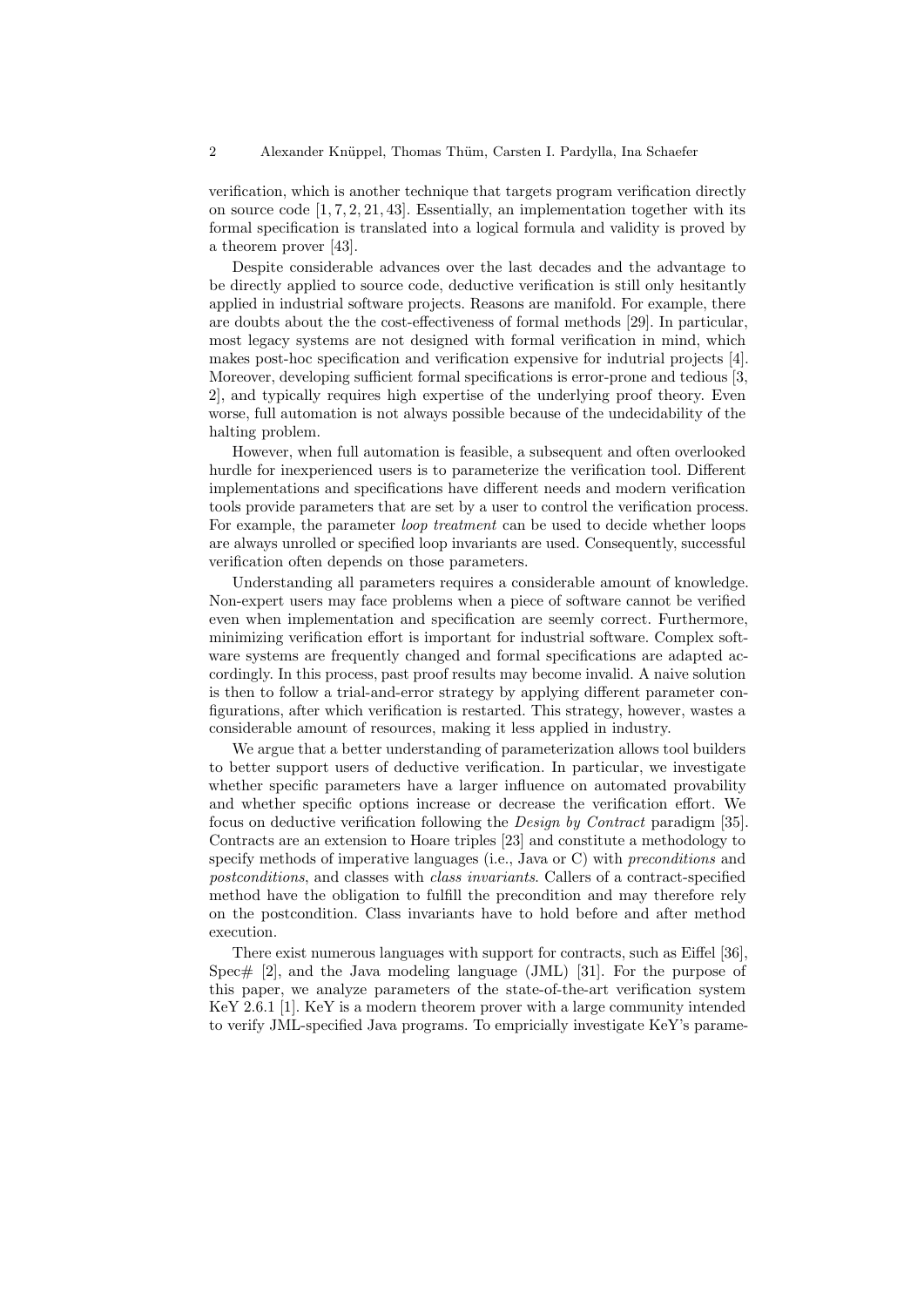ters, we formulate a total of 53 hypotheses in terms of provability and verification effort derived from the literature and documentation of KeY. Morever, we construct parameter-influence models based on our measurements to reason about which options influence the verification effort the most. To this end, we employ SPLConqueror [45], a framework which incorporates machine-learning techniques to measure the influence of parameters on non-functional properties. In summary, our contributions are the following.

- We formulate and empirically validate 53 hypotheses about parameterization in KeY, which provide clear recommendations for users who aim to verify pieces of software automatically.
- We empirically evaluate the influence of KeY's parameters with respect to provability and verification effort with machine learning.
- We identify parameters that depict a trade-off between higher provability and lower verification effort and discuss consequences for users and tool builders.

# 2 Problem Statement

With formal verification, our goal is to identify the last remaining defects. When automatic software verification fails, users are confronted with a diverse set of reasons. Typically, most common reasons consist of (a) a wrong implementation, (b) a wrong or insufficient specification (e.g., loop invariants are missing or too weak), (c) insufficient heuristics of the verification tool (e.g., when automatically inferring loop invariants or instantiating quantifiers), or (d) the verification task times out after the maximum number of proof steps or heap memory is exceeded.

As if these hurdles are not enough, a subsequent challenge is that parameterization has also a great effect on the outcome and the default values are oftentimes not sufficient. Getting the parameters right from the beginning makes deductive verification significantly more successful and cost-effective.

We divide parameters of deductive verification broadly into two categories. The first category describes qualitative parameters that explicitly change what to prove. For instance, there is an option in KeY to ignore *integer overflows*. Consequently, implementations that cause an integer overflow are not verifiable with this setting. Depending on the context and how the implementation is facilitated, however, verifying the absence of integer overflows is crucial. Those parameters must be set by users or have at least a well-chosen default value.

The second category describes parameters that only influence provability and verification effort (i.e., how to prove). For instance, there is a parameter in KeY for method call treatment; a method call is either always replaced with an existing contract (i.e., contracting), or its implementation is always inlined (i.e., method expand). Typically, contracting is faster and results in lower verification effort. However, in case of missing or insufficient contracts, a method can only be proved correct with method inlining.

To verify a piece of software automatically, a user must first identify what to prove and has to set respective parameters accordingly (e.g., enabling detection of integer overflows). In a second step, a user typically starts the verification process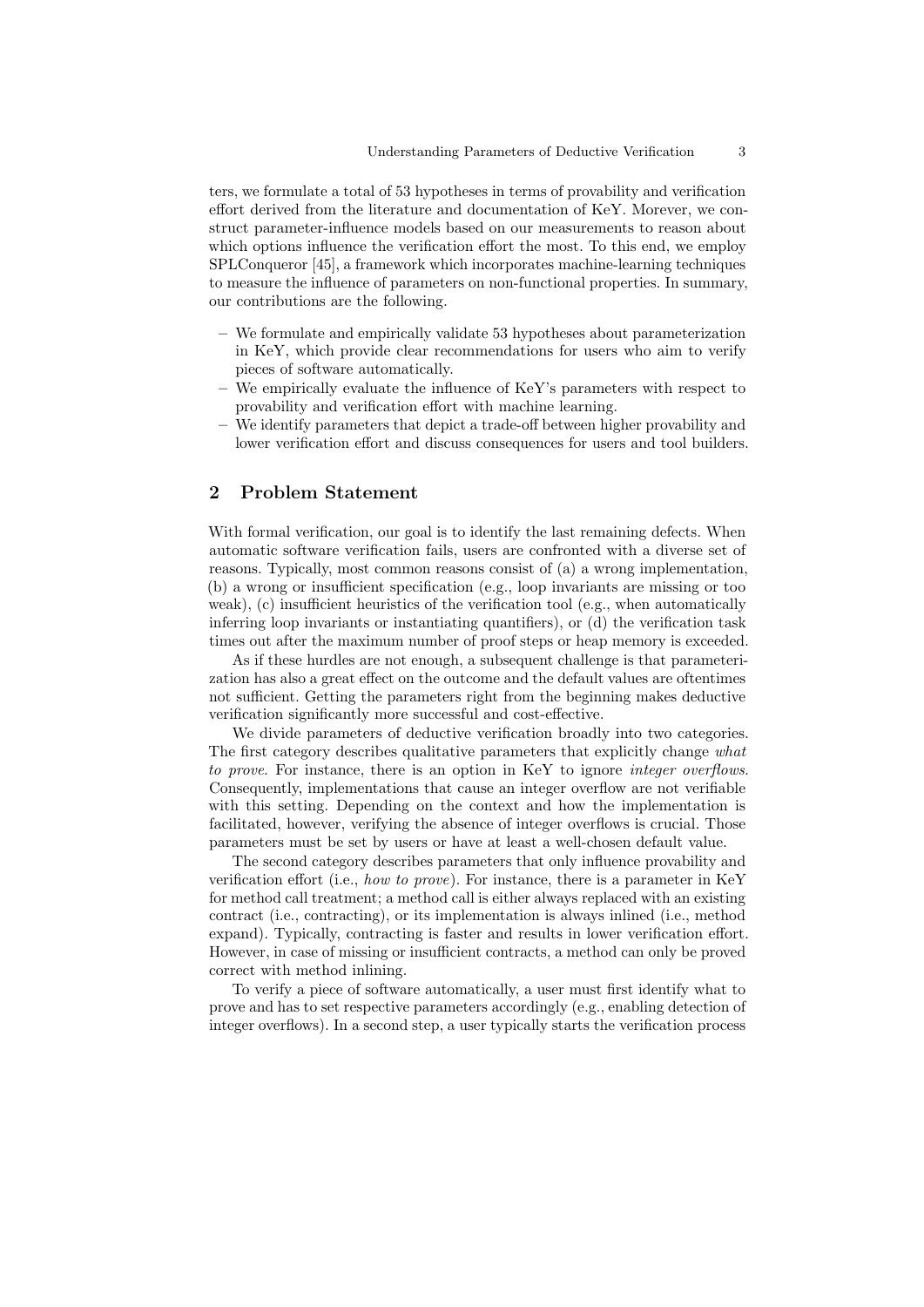/∗@ public normal behavior  $@$  requires  $T > 0$ ;  $@$  ensures \result  $<$  T; @∗/ public /∗@ pure @∗/ int modT(int input, int T) { return input % T; }

Listing 1. Method Computing the Modulo of Integer Values

/∗@ public normal behavior  $@$  requires  $e != null;$ @ ensures contains(e); **@ ensures** collectionSize  $== \text{old}$ (collectionSize) + 1; @ ensures \result; @ assignable elements; @∗/ boolean add(/∗@nullable@∗/ Object e);

Listing 2. Method ArrayList.add(Object) Specified with Contracts in JML

with default parameters or the last used configuration to check whether they suffice. In case of failure, oftentimes parameterization is changed and verification is restarted in a trial-and-error manner. Moreover, as frequent changes to software systems are the common case, reducing the verification effort is another important requirement. Hence, having a better understanding of the control parameters and providing better tool support would tremendously help inexperienced users to apply deductive verification more successfully.

In the following, we depict two examples, where default parameters are either insufficient or result in an increased verification effort. In Listing 1, we illustrate a small example of a formally specified method mod $T(int, int)$  that gets two integer values as input and computes the modulo between both. The precondition is denoted by keyword requires and states that input parameter T must be greater than 0. The postcondition is denoted by keyword ensures and states that the return value will always be less than  $\mathsf T$  given the precondition. Keyword  $\mathsf{result}$ represents the return value. Notably, method modT(int, int) is not automatically verifiable with KeY's default parameters. As the example is small, implementation and specification are readily comprehensible and seemly fit together. In particular, the reason is a parameter called Arithmetic treatment. The set of possible options is {Basic, DefOps, Model Search}, where Basic is the default value. However, unlike DefOps, Basic is incapable of evaluating the modulo operator. Starting from the default parameters, choosing DefOps as value for Arithmetic treatment suffices to verify method modT(int, int). Although it is possible to modify the postcondition to  $\text{result} == \text{input}$  and verify it indeed with the default parameters, such modifications are hard to find for real-world software systems.

In Listing 2, we depict another example, where we specified method add(Object) of class ArrayList in JML. Class ArrayList is part of the Collection-API and imple-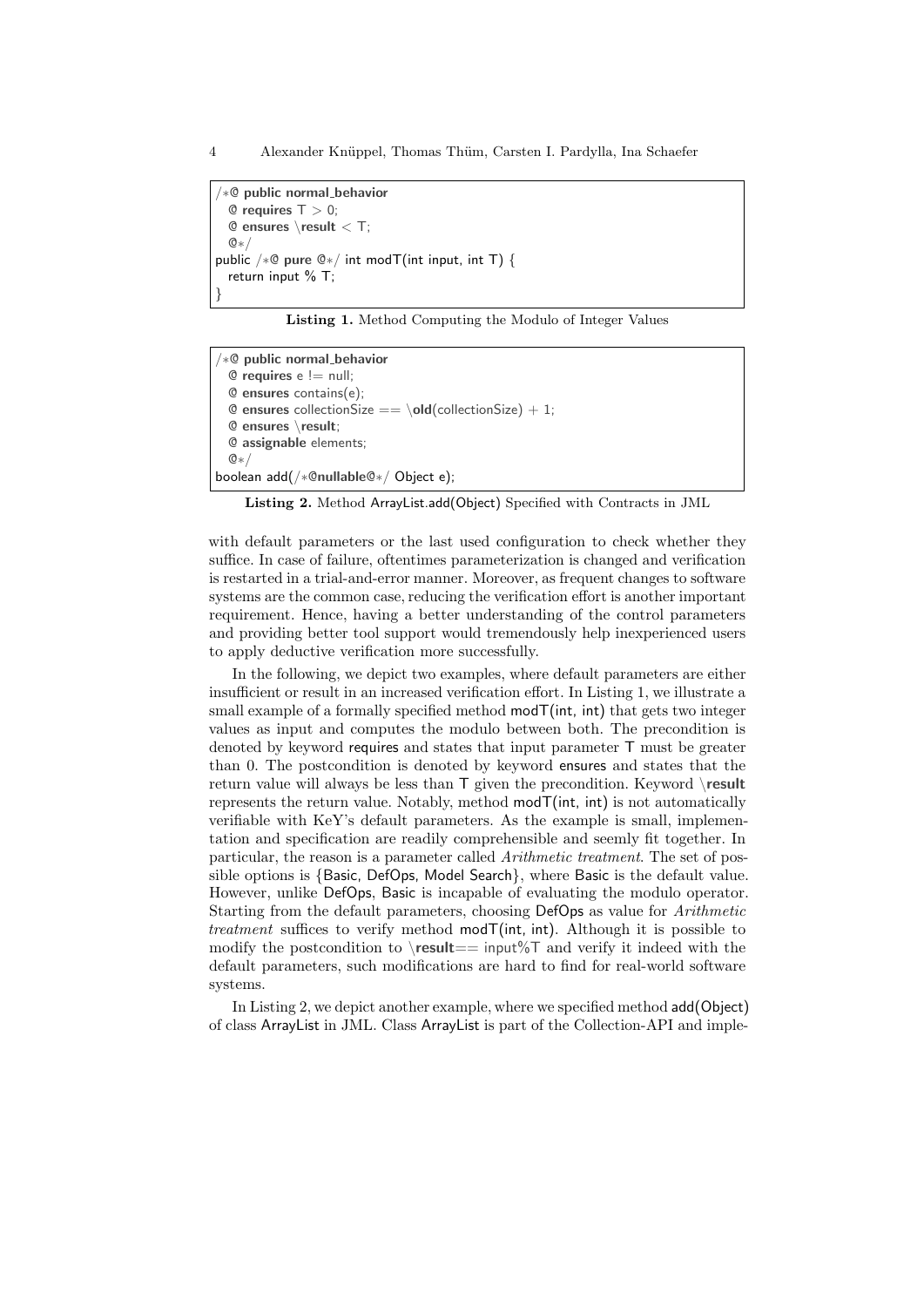ments the interface Collection. The precondition states that callers of add(Object) can only rely on the postcondition when they provide an instantiated object. The postcondition states that (a) the input object is indeed part of the list after successful method execution, (b) the list's size is incremented by one, and (c) the return value is true. In a postcondition, keyword  $\delta$  old evaluates the expression before method execution. Keyword assignable represents the framing condition (i.e., a set of locations). Implicitly, locations excluded from the frame are not allowed to be modified. The example also contains queries, which are side-effect free methods that can be called in specifications (e.g., method contains(Object)). Internally, method add(Object) calls method ensureCapacity(Object), which increases the capacity of the respective list by one, if necessary. While the example depicts a trivial contract, the verification effort with KeY's default parameters can be reduced from 33,748 proof steps to 13,328 proof steps when changing the parameter *Quantifier treatment* from No Splits with Progs to No Splits.

Ideally, with assistance of extended tooling, a developer is capable of understanding the influence of various control parameters on provability and verification effort. For instance, a recommendation system may suggest to change the option of parameter Arithmetic treatment for the example depicted in Listing 1, as only after carefully studying the tool tips in KeY it becomes apparent that Arithmetic treatment::Basic cannot evaluate the modulo operator.

# 3 Parameters of Deductive Verification with KeY

As already mentioned, KeY provides numerous parameters to control what and how a piece of software is verified. In particular, there exist three categories of parameters in KeY, namely search strategy options, taclet options, and general options. Search strategy options control to what extent and in which order KeY applies inference rules to automatically verify a method. Taclet options control rather what to prove (e.g., integer overflow) and, thus, are typically fixed for a verification target. General options enable the employment of an SMT solver or allow for one step simplification, which combines single inference rules into one.

Although KeY's automated proof strategy algorithm is configurable, the difficulty here is that it has grown over many years, with participation of many different researchers and universities. The effect of some parameters on provability and verification effort is therefore challenging to anticipate. We aim to provide a better understanding on how specific parameters improve or impair provability and verification effort. Based on our experience and observations combined with studying the online documentation<sup>1</sup>, numerous publications  $[13, 15, 17, 18, 26, 27,$ 32, 42], all tool tips in KeY, and the KeY book [1], we formulated a total of 38 assumptions that we empirically evaluate by deriving 51 statistical hypotheses in the next section. Related to Listing 1 and Listing 2, two examples for assumptions about the parameters Arithmetic treatment and Quantifier treatment with respect to provability and verification effort are the following.

 $^1$  https://www.key-project.org/applications/program-verification/ $\,$  and  $\,$ http://i12www.ira.uka.de/key/download/quicktour/quicktour-2.0.zip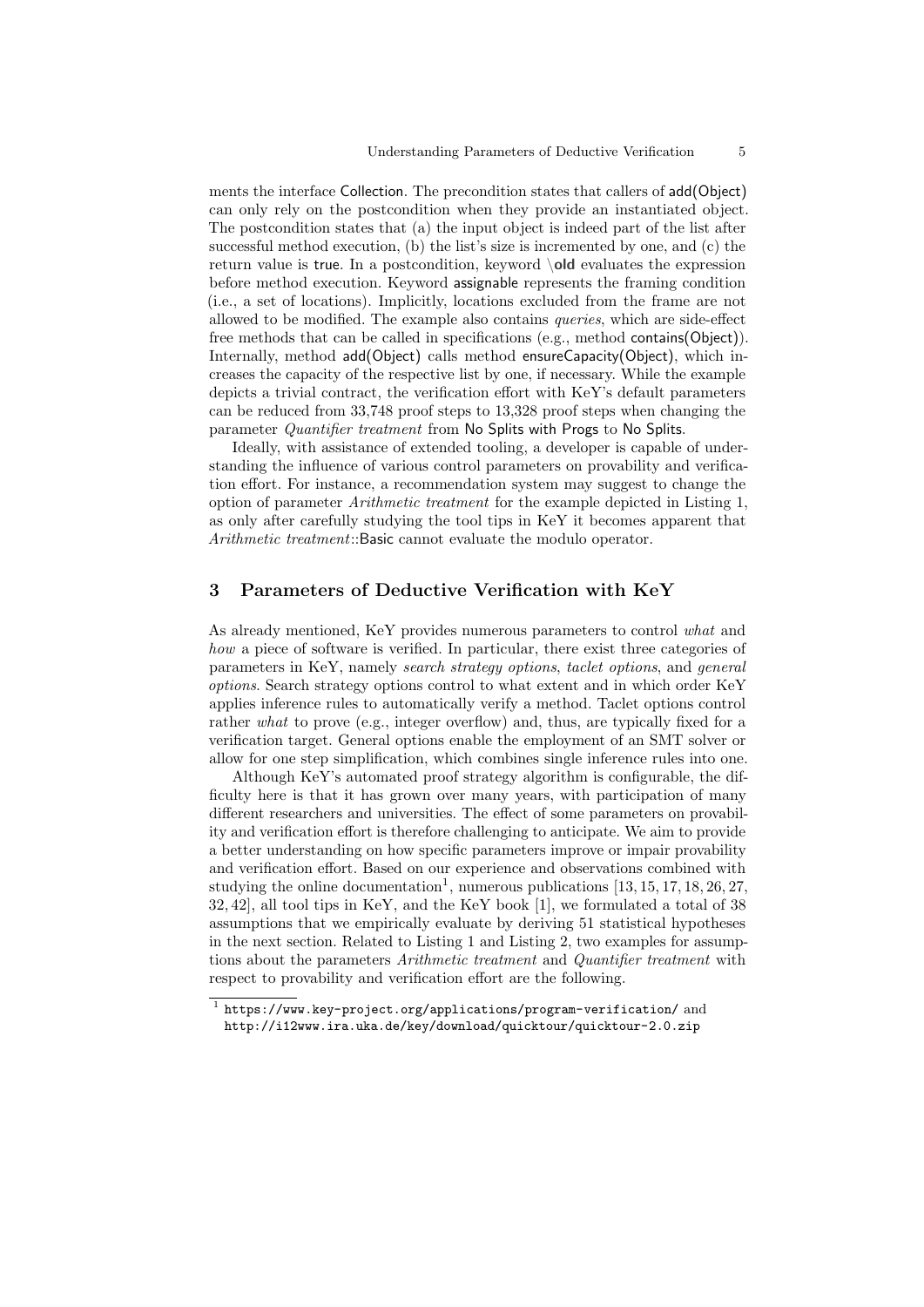Assumption 19 (Arithmetic Treatment - Basic and DefOps) If a specification case is provable with option Basic, it is also provable with option DefOps.

Assumption 23 (Quantifier Treatment - Verification Effort) The verification effort with option Free is at least as great as with option No Splits with Progs. The verification effort with option No Splits with Progs is at least as great as with option No Splits. The verification effort with option No Splits is at least as great as with option None.

In Table 1, we give an overview on all our assumptions in a short from. The first column denoted by Assumption represents an identifier for the respective assumption and the second column denoted by Parameter represents the parameter which is subject to the assumption. For our significance tests, we only relate two values of a parameter with each other (i.e., fourth and fifth column). That is why there exist more experiments (i.e., third column) than assumptions. For instance, Asumption 23 relates four values with each other in terms of verification effort. The type of the depended variable is represented in the sixth column, where provability is denoted by  $P$  and verification effort is denoted by  $VE$ . In particular, for reasoning about the verification effort we always assume that a verification target is provable with both subjected options. The last column represents whether one option improves, impairs, or does not influence the outcome. For provability,  $O_a \leq O_b$  means that  $O_b$  provides a higher chance of provability that  $O_a$ . For verification effort,  $O_a \leq O_b$  means than  $O_b$  leads to a greater effort than  $O_a$ . The opposite meaning for each depended variable is denoted by  $\geq$  and no significant influence is denoted by  $\langle \rangle$ .

| Assumption     | Parameter                                             | Hypothesis      | First option | Second option           | Requirement | Dependency           |
|----------------|-------------------------------------------------------|-----------------|--------------|-------------------------|-------------|----------------------|
| $\mathbf{1}$   | Stop At                                               | 1               | Default      | Unclosable              | P           | $\lt$                |
| $\overline{2}$ | Stop At                                               | $\overline{2}$  | Default      | Unclosable              | VE          | $\lt$                |
| 3              | One Step Simplification                               | 3               | Enabled      | Disabled                | P           | $\lt$                |
| $\overline{4}$ | One Step Simplification                               | $\overline{4}$  | Enabled      | Disabled                | <b>VE</b>   | $\leq$               |
| 5              | Proof Splitting                                       | 5               | Delayed      | Free                    | P           | $\leq$               |
| 6              | Proof Splitting                                       | 6               | Delayed      | Free                    | <b>VE</b>   | $\leq$               |
| 7              | Proof Splitting                                       | $\overline{7}$  | Off          | Free                    | P           |                      |
|                |                                                       | 8               | Off          | Delayed                 | P           | $\frac{1}{\sqrt{2}}$ |
| 8              | Proof Splitting                                       | 9               | Off          | Free                    | <b>VE</b>   |                      |
|                |                                                       |                 | 10 Off       | Delayed                 | <b>VE</b>   |                      |
| 9              | Loop Treatment                                        |                 | 11 Invariant | Loop Scope<br>Invariant | P           | $\,<$                |
|                | $10 $ Loop Treatment                                  |                 | 12 Invariant | Loop Scope<br>Invariant | <b>VE</b>   | $\geq$               |
|                | 11 Dependency Contracts without<br>accessible-Clauses |                 | 13 On        | Off                     | P           | $\hat{~}$            |
|                | 12 Dependency Contracts without<br>accessible-Clauses |                 | $14$ On      | Off                     | <b>VE</b>   | $\hat{~}$            |
|                | $13$ Query Treatment without queries                  |                 | 15 On        | Restricted              | P           | $\mathord{<}$        |
|                |                                                       | 16 <sup>1</sup> | $_{\rm On}$  | Off                     | P           | $\mathord{<}$        |
|                |                                                       | 17              | On           | Restricted              | VE          | $\lt$                |
|                | 14 Query Treatment without queries                    |                 | 18<br>On     | $\Omega$                | <b>VE</b>   | $\lt$                |
|                | $15$ Query Treatment                                  |                 | 19<br>Off    | Restricted              | P           | $\leq$               |
|                |                                                       |                 | 20 Resticted | On                      | P           | $\leq$               |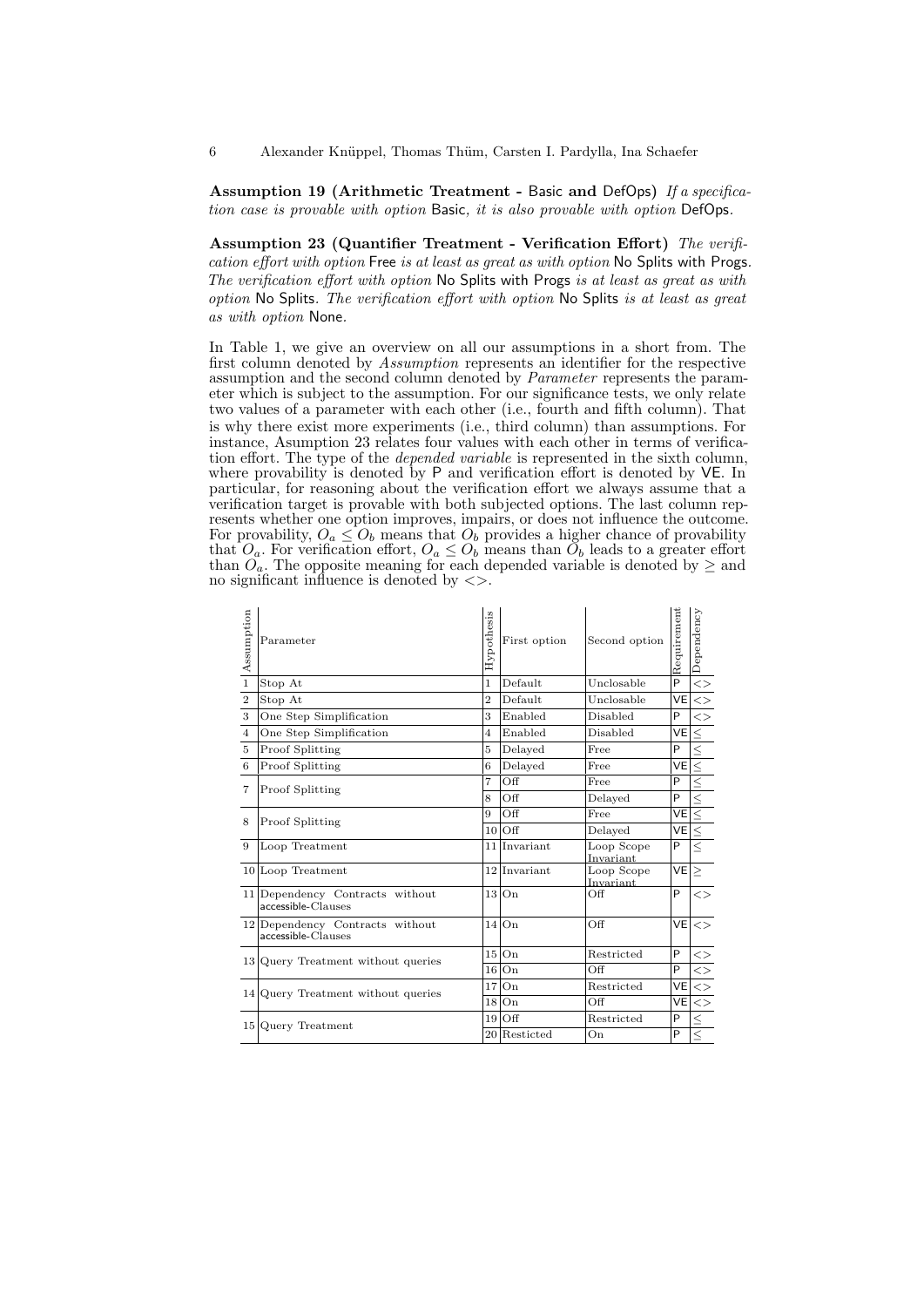|    | 16 Query Treatment                                |      | 21 Restricted                | On                      | VE        | <                                                                                  |
|----|---------------------------------------------------|------|------------------------------|-------------------------|-----------|------------------------------------------------------------------------------------|
|    | 17 Expand Local Queries                           | 22   | On                           | Off                     | <b>VE</b> | $\geq$                                                                             |
|    | 18 Expand Local Queries                           | 23   | On                           | Off                     | P         | $\frac{1}{\sqrt{2}}\sqrt{\frac{ \nabla\mathbf{1} }{ \nabla\mathbf{1} }}\mathbf{1}$ |
|    | 19 Arithmetic Treatment                           |      | 24 Basic                     | DefOps                  | P         |                                                                                    |
|    | 20 Arithmetic Treatment                           |      | $25 $ DefOps                 | ModelSearch             | P         |                                                                                    |
|    | Quantifier<br>Treatment<br>without<br>Quantifiers |      | 26 None                      | No Splits               | P         | $\lt$                                                                              |
| 21 |                                                   |      | 27 None                      | No Splits<br>With Progs | P         | $\lt$                                                                              |
|    |                                                   |      | $28$ None                    | Free                    | P         | $\lt$                                                                              |
|    | Quantifier<br>Treatment<br>without<br>Quantifiers |      | 29 None                      | No Splits               | <b>VE</b> | $\hat{~}$                                                                          |
| 22 |                                                   |      | $30$ None                    | No Splits<br>With Progs | VE        | $\lt$                                                                              |
|    |                                                   |      | $31$ None                    | Free                    | <b>VE</b> | $\lt$                                                                              |
|    |                                                   |      | $32$ None                    | No Splits               | P         | $\leq$                                                                             |
|    | 23 Quantifier Treatment                           |      | 33 No Splits                 | No Splits<br>With Progs | P         |                                                                                    |
|    |                                                   |      | 34 No Splits<br>With Progs   | Free                    | P         | $\leq$                                                                             |
|    |                                                   |      | $35$ Free                    | No Splits<br>With Progs | $VE \ge$  |                                                                                    |
|    | 24 Quantifier Treatment                           |      | $36$ No Splits<br>With Progs | No Splits               | $VE \ge$  |                                                                                    |
|    |                                                   |      | $37$ No Splits               | None                    | VE.       | $\geq$                                                                             |
|    | 25 Class Axiom Rule without Axioms                |      | $38$ Free                    | Delayed                 | P         | $\lt$                                                                              |
|    |                                                   |      | 39 Free                      | Off                     | P         | $\lt$                                                                              |
|    | 26 Class Axiom Rule without Axioms                |      | 40 Free                      | Delayed                 | VE        | $\lt$                                                                              |
|    |                                                   |      | $41$ Free                    | Off                     | VE        | <                                                                                  |
|    | 27 Class Axiom Rule                               |      | 52 Considered separately     |                         |           |                                                                                    |
|    | 28 Class Axiom Rule                               | 53   | Off                          | Delayed                 | P         | <                                                                                  |
|    | 29 Strings                                        | 42   | On                           | Off                     | P         | $\geq$                                                                             |
|    | $30$ Strings                                      | 43   | On                           | Off                     | <b>VE</b> | $\lt$                                                                              |
|    | 31 BigInt                                         | 44   | On                           | Off                     | P         | $\geq$                                                                             |
|    | 32 BigInt                                         | 45   | On                           | Off                     | VE        | $\lt$                                                                              |
|    | 33 IntegerSimplificationRules                     |      | 46 Full                      | Minimal                 | P         | $\geq$                                                                             |
|    | 34 IntegerSimplificationRules                     |      | $47$ Full                    | Minimal                 | VE        | $\overline{\Leftrightarrow}$                                                       |
|    | $35$ Sequences                                    | 48   | On                           | Off                     | P         | $\geq$                                                                             |
|    | $36$ Sequences                                    | 49   | On                           | Off                     | VE        | $\lt$                                                                              |
|    | 37 MoreSeqRules                                   | 50   | On                           | Off                     | P         | ≥                                                                                  |
|    | 38 MoreSeqRules                                   | 51 I | On                           | Off                     | VE        | $\lt$                                                                              |

Table 1: Investigated Parameters and Formulated Hypotheses

We considered Assumption 27 separately. The reason is that this assumption does not compare options, but states that specification cases are not provable based on particular conditions:

Assumption 27 (Class Axiom Rule) If a method writes onto a location on the heap and there exists at least one class invariant that refers to this location, then option Off is not sufficient to verify this method.

To summarize, we formulated a total of 38 assumptions on 47% of all available parameters in KeY. In Figure 1, we depict all assumptions about parameters for which we identified an order of their options with respect to higher and lower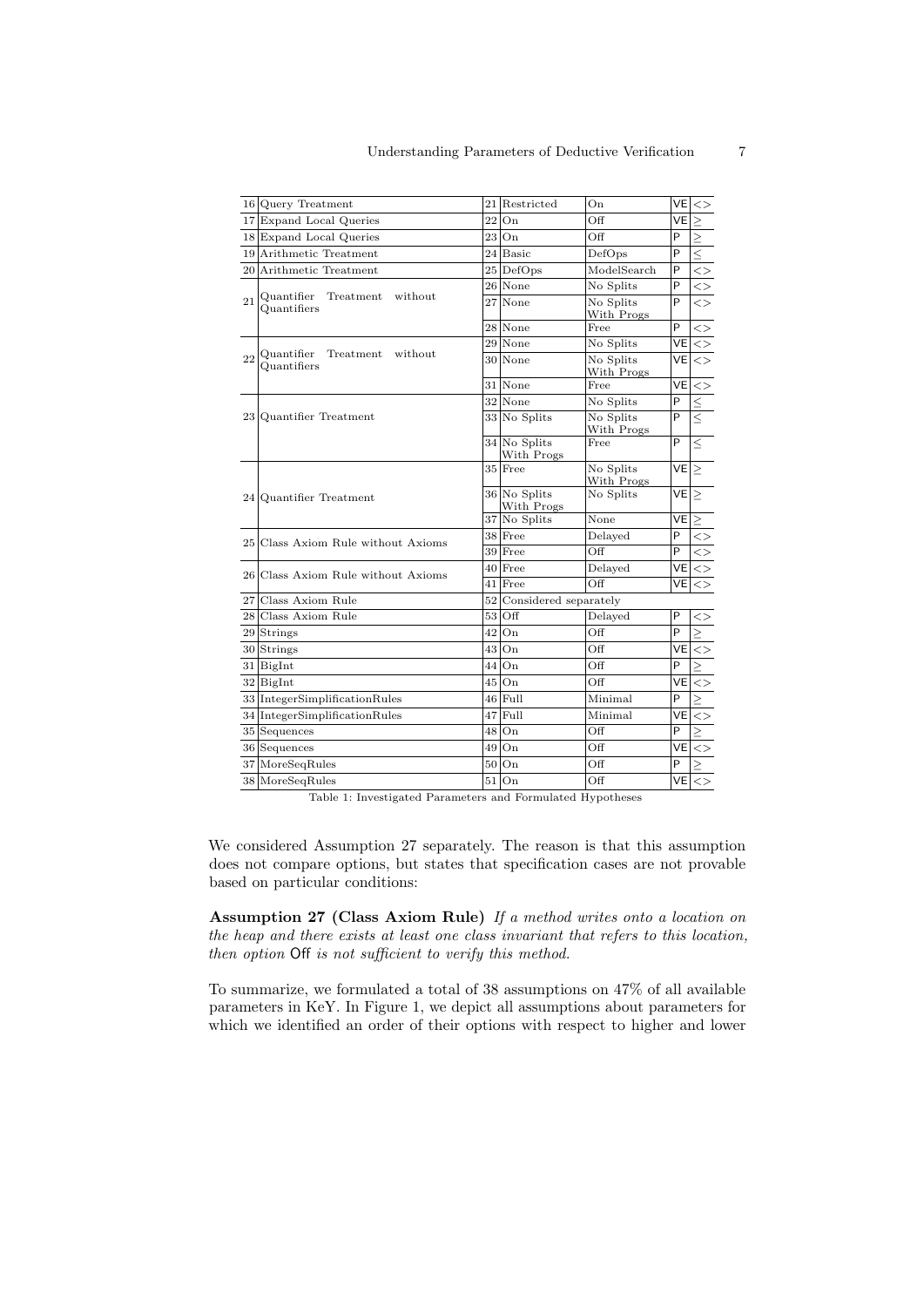

Fig. 1. Overview on Assumptions for Provability and Verification Effort

provability and verification effort. Confirmation of these assumptions helps in prioritizing parameters for fine-tuning in terms of provability and verification effort.

# 4 Empirical Evaluation of KeY's Parameters

In a series of experiments, we evaluate the assumptions that we formulated in the last section. All formulated assumptions, evaluation artifacts, results, and the verification target can be found online.<sup>2</sup>

## 4.1 Experimental Setup

For our verification target, we formally specified parts of OpenJDK's Collection-API with JML. Reasons to focus on OpenJDK are threefold, namely (a) it represents a widespread and highly applied real-world software, (b) there exists already an informal specification in the JavaDocs comments that we utilize for our formal specification, and (c) it is open-source and the only Java distribution that allows us to add contracts and freely distribute it. A method can have more than one contract (e.g., when different preconditions are connected with distinct postconditions), which we refer to as specification cases in the following. In total, our test study comprises 27 specification cases distributed over the interface Collection and classes ArrayList, LinkList, Arrays, and Math, which we specified in

 $^{\rm 2}$ http://github.com/AlexanderKnueppel/UnderstandingParametersInKeY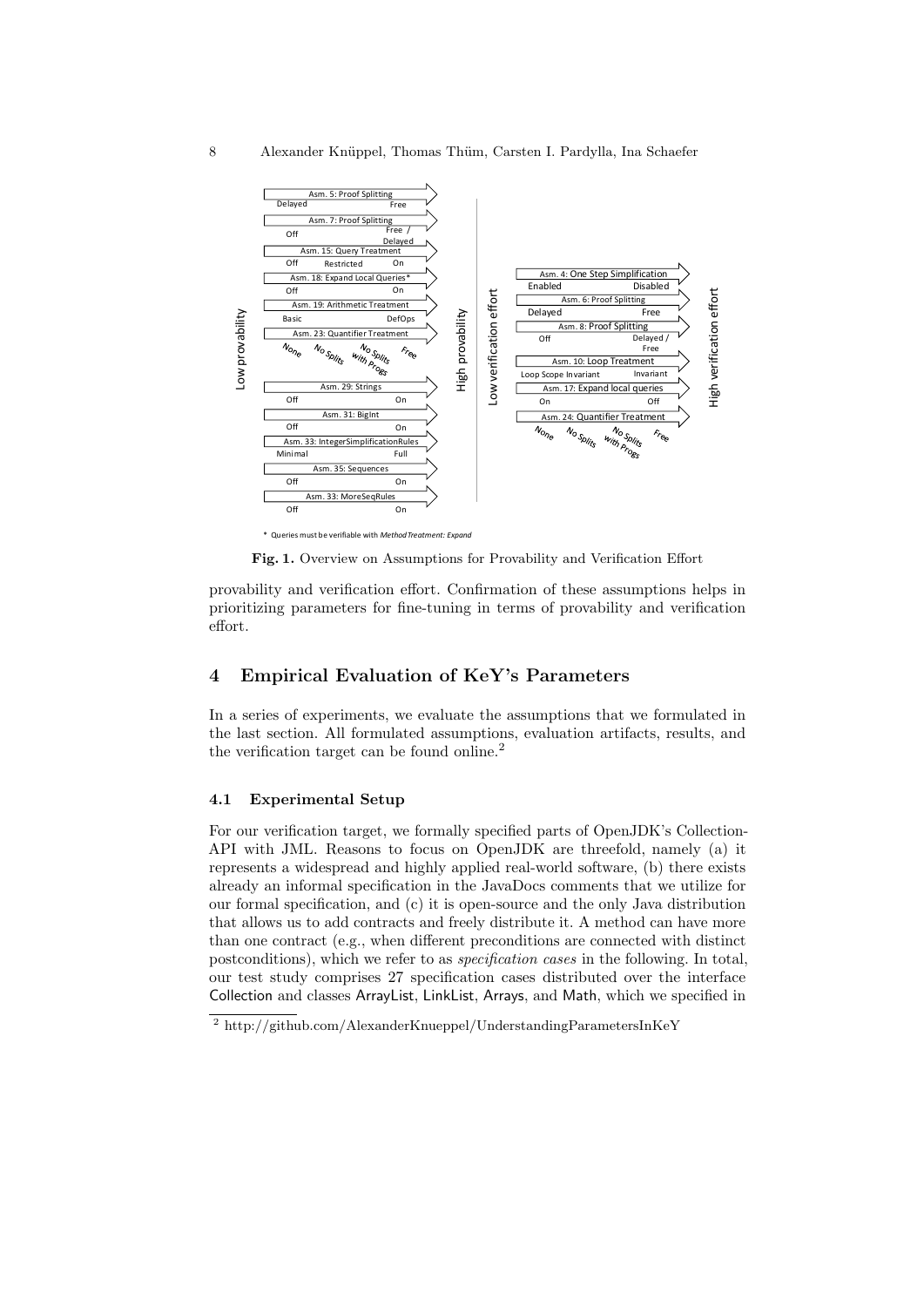a complementary study [30]. To reduce bias in our experiments, we only included specification cases that can be verified automatically with at least one parameter configuration.

All assumptions refer either to *provability* or *verification effort*. For provability, the dependent variable is whether a proof can be found automatically or not. For verification effort, the dependent variable is the number of proof steps. Independent variables are in both cases the current parameterization and the specification cases.

While evaluating our assumptions on all possible parameter configurations yields the most accurate result, it is impractical due to the combinatorial explosion in the number of options. In total, there exist 1,990,656 valid parameter configurations. To find a reasonable and meaningful number of configurations, we apply pairwise interaction sampling [11], which requires that every pair of options of different parameters is present at least once in the set of parameter configurations. In essence, 1,084 configurations suffice. For assumptions that compare at least two options related to the verification effort, we apply the nonparametric paired Wilcoxon-Test [50]. The rationale for a non-parametric test is that we cannot expect the distribution of the proof effort to be normal. For assumptions that only consider one option (i.e., Assumption 27), we apply a 1-sample Wilcoxon-Test [50]. For assumptions that compare at least two values related to provability, we apply a McNemar-Test [34]. For each experiment, we define a significance level of 5% and we set the the maximal number of proof nodes to 500,000, after which a verification task times out.

### 4.2 Empricial Evaluation of Assumptions

In Table 2, we summarize all experiments together with their statistical hypotheses, respective p-value, and outcome. Depending on the statistical test and formulation of the assumption, we need to define and evaluate different kind of statistical hypotheses. If the assumption states that there is no significant difference, we cannot formulate a null hypothesis  $H_0$  that we would like to reject in favor of the assumption. In this case, we use the assumption itself as the null hypothesis and denote the *hypothesis type* as  $H_0$ . The consequence is that we can only reject or not reject our assumption, but never accept it. The preferred outcome is not rejected, as otherwise our assumption would be indeed wrong. If we can formulate a null hypothesis, we use the hypothesis type  $H<sub>≤</sub>$  and  $H<sub>></sub>$  for assumptions that paraphrase at least or at most relationships between options (e.g., Assumption 23) or simply  $H_A$  otherwise. In this case, the preferred outcome is accepted. The result is always not rejected, if we could not reject the null hypothesis.

| Parameter               |  | Assumption Experiment Hypothesis Type p-value |                             | Result       |
|-------------------------|--|-----------------------------------------------|-----------------------------|--------------|
| Stop At                 |  | $H_0$                                         | ΝA                          | not rejected |
|                         |  | $H_0$                                         | $12,488 * 10^{-2}$          | rejected     |
| One Step Simplification |  | $H_0$                                         | ΝA                          | not rejected |
|                         |  | $H_A$                                         | $< 2.2 * 10^{-16}$ accepted |              |
| Proof Splitting         |  | H~                                            | ΝA                          | not rejected |
|                         |  | $H_A$                                         | $17.7 * 10^{-9}$            | accepted     |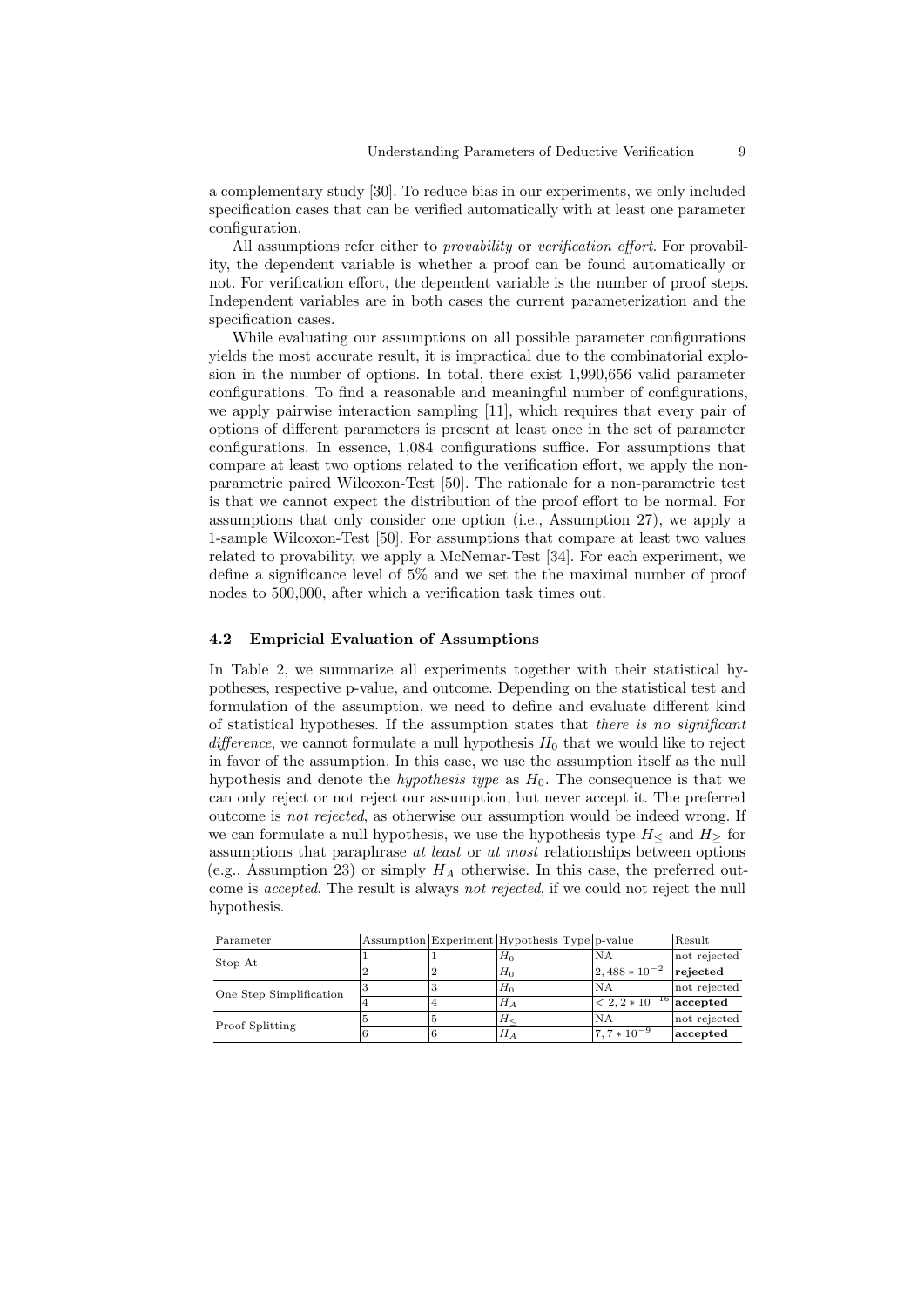|                             |    | $\overline{7}$  | $H\!<$         | $3,252 * 10^{-9}$         | $\overline{\text{accepted*}}$                            |
|-----------------------------|----|-----------------|----------------|---------------------------|----------------------------------------------------------|
|                             | 7  | 8               | H<             | $3,252 * 10^{-9}$         | $accepted*$                                              |
| Proof Splitting             | 8  | 9               | $H_A$          | $4,147*10^{-2}$           | accepted                                                 |
|                             |    | 10              | $H_A$          | $6,063 * 10^{-1}$         | not rejected                                             |
|                             | 9  | 11              | $H_0$          | NA                        | not rejected                                             |
| Loop Treatment              | 10 | 12              | $H_A$          | $9,186 * 10^{-3}$         | accepted                                                 |
|                             | 11 | 13              | $H_0$          | NΑ                        | not rejected                                             |
| Dependency Contracts        | 12 | 14              | $H_0$          | $\mathbf{1}$              | not rejected                                             |
|                             | 13 | 15              | $H_0$          | NA                        | not rejected                                             |
|                             |    | 16              | $H_0$          | NA                        | not rejected                                             |
|                             |    | 17              | $H_0$          | $1,422 * 10^{-1}$         | not rejected                                             |
| Query Treatment             | 14 | 18              | $H_0$          | 1                         | not rejected                                             |
|                             |    | 19              | H <sub>1</sub> | $1,573 * 10^{-1}$         | not rejected                                             |
|                             | 15 | 20              | H<             | NA                        | not rejected                                             |
|                             | 16 | 21              | $H_A$          | $1,706 * 10^{-1}$         | not rejected                                             |
|                             | 17 | 22              | $H_A$          | $6,601 * 10^{-2}$         | not rejected                                             |
| <b>Expand Local Queries</b> | 18 | 23              | H<             | $4,55*10^{-2}$            | $accepted*$                                              |
|                             | 19 | 24              | H >            | $9,237 * 10^{-13}$        | $accepted*$                                              |
| Arithmetic Treatment        | 20 | 25              | $H_A$          | $3,173 * 10^{-1}$         | not rejected                                             |
|                             | 21 | $26 - 28$       | $\overline{a}$ | L,                        | rejected                                                 |
|                             | 22 | $29 - 31$       | $\overline{a}$ |                           | rejected                                                 |
|                             |    | 32              | H<             | $4,55*10^{-2}$            | $accepted*$                                              |
| Quantifier Treatment        | 23 | $\overline{33}$ | H<             | $1,573 * 10^{-1}$         | not rejected                                             |
|                             |    | 34              | H<             | NA                        | $\operatorname*{not}% \mathcal{M}_{\mathbb{C}}$ rejected |
|                             |    | 35              | $H_A$          | $7,186 * 10^{-1}$         | not rejected                                             |
|                             | 24 | 36              | $H_A$          | $2,869 * 10^{-1}$         | not rejected                                             |
|                             |    | 37              | $H_A$          | $1,562 * 10^{-1}$         | not rejected                                             |
|                             |    | 38              | $H_0$          | NA                        | not rejected                                             |
|                             | 25 | 39              | $H_0$          | NA                        | not rejected                                             |
|                             |    | 40              | $H_0$          | NA                        | not rejected                                             |
| Class Axiom Rules           | 26 | 41              | $H_0$          | NA                        | not rejected                                             |
|                             | 27 | 52              | $H_0$          | NA                        | not rejected                                             |
|                             | 28 | 53              | $H_0$          | ΝA                        | not rejected                                             |
|                             | 29 | 42              | $H_{>}$        | NA                        | not rejected                                             |
| Strings                     | 30 | 43              | $H_0$          | $\mathbf{1}$              | not rejected                                             |
|                             | 31 | 44              | $H_{>}$        | NA                        | not rejected                                             |
| BigInt                      | 32 | 45              | $H_0$          | 1                         | not rejected                                             |
|                             | 33 | 46              | $H_{>}$        | $5,32*10^{-4}$            | $accepted*$                                              |
| IntegerSimplificationRules  | 34 | 47              | $H_0$          | $8,783*10^{-1}$           | not rejected                                             |
|                             | 35 | 48              | $H_{>}$        | NA                        | not rejected                                             |
| Sequences                   | 36 | 49              | $H_0$          | $2,61*10^{-1}$            | not rejected                                             |
|                             | 37 | 50              | $H_{>}$        | NA                        | $accepted*$                                              |
| MoreSeqRules                | 38 | 51              | $H_0$          | $3,458*10^{-1}$           | not rejected                                             |
|                             |    |                 |                | * after manual inspection |                                                          |

Table 2: Experimental Results with Accepted and Rejected Assumptions

Based on our results, we had to neglect two hypotheses, namely Assumption 21 and Assumption 22 stating that Quantifier treatment does not effect provability and verification effort if the logical formula under verification is quantifier-free. We discovered that each verification of a program in KeY works with quantification internally as soon as assignable-clauses are used, even when no quantifiers are used in the contracts. Furthermore, we had to reject Assumption 2 (i.e., parameter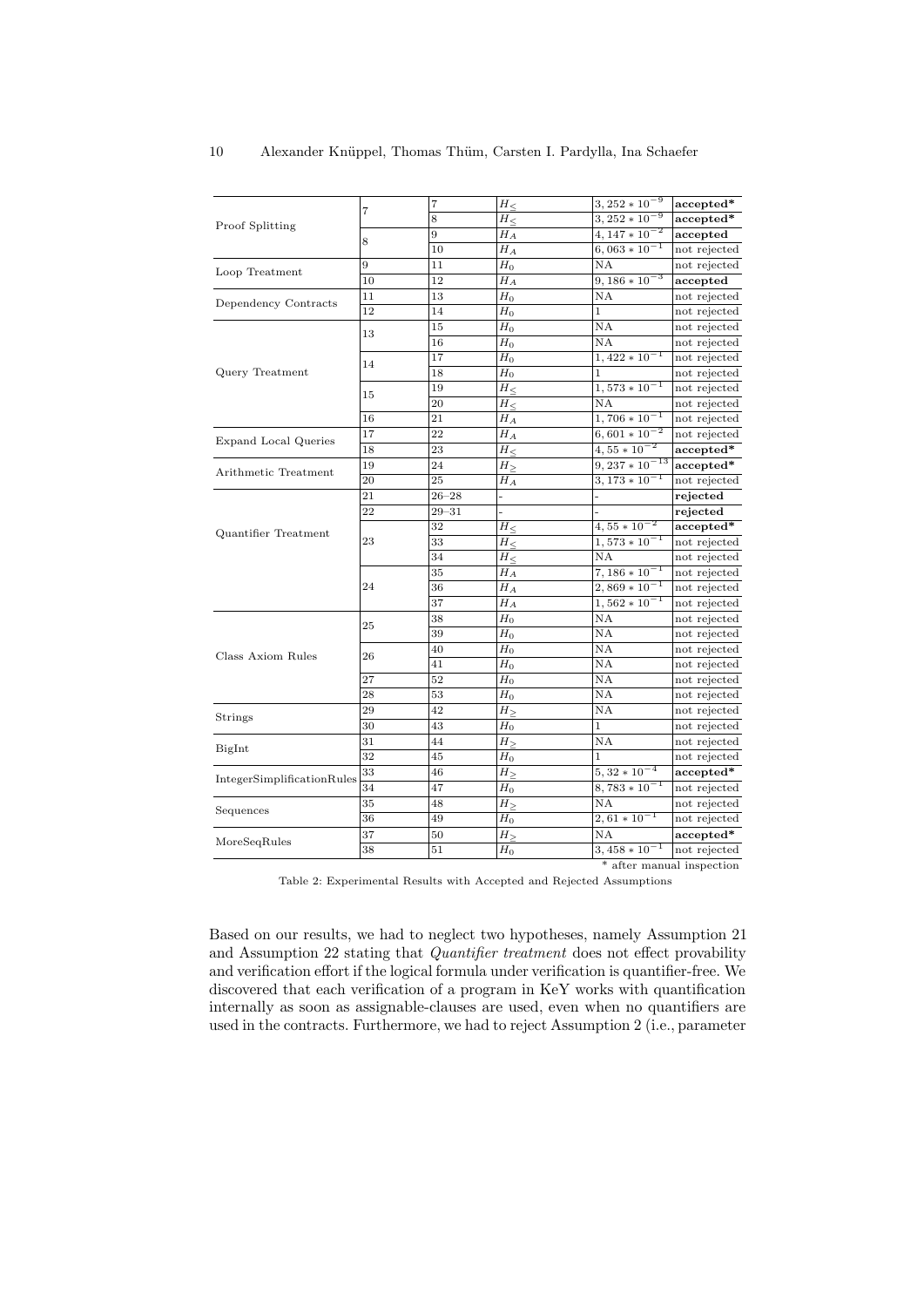| Hypothesis 7<br><b>Proof Splitting</b> |        | Оff<br>Closed   Open |     | Hypothesis 24<br>Query Treatment | <b>Basic</b><br>Closed Open            |             |              |  |  |  |
|----------------------------------------|--------|----------------------|-----|----------------------------------|----------------------------------------|-------------|--------------|--|--|--|
| Free                                   | Closed | 114                  | 37  | DefOps                           | Closed                                 | 119         | 51           |  |  |  |
|                                        | Open   | $\theta$             | 142 |                                  | Open                                   | $\Omega$    | 164          |  |  |  |
| Hypothesis 8                           |        | Оff                  |     |                                  | Hypothesis 32                          |             | None         |  |  |  |
| <b>Proof Splitting</b>                 |        | Closed Open          |     | Quantifier Treatment             |                                        | Closed Open |              |  |  |  |
| Delayed                                | Closed | 116                  | 37  | No Splits                        | Closed                                 | 132         | 4            |  |  |  |
|                                        | Open   | $\theta$             | 143 |                                  | Open                                   | $\Omega$    | 107          |  |  |  |
|                                        |        |                      |     |                                  |                                        |             |              |  |  |  |
| Hypothesis 23                          |        | On                   |     |                                  | Hypothesis 46                          |             | Full         |  |  |  |
| Expand local queries Closed Open       |        |                      |     |                                  | IntegerSimplificationRules Closed Open |             |              |  |  |  |
| Off                                    | Closed | 82                   | 0   | Minimal                          | Closed                                 | 122         | $\mathbf{0}$ |  |  |  |
|                                        | Open   | 4                    | 105 |                                  | Open                                   | 12          | 151          |  |  |  |

Table 3. Contingency Tables of Manually Inspected Assumptions

Stop at does not influence the verification effort), as the statistical result was significant (p-value:  $2,488 * 10^{-2}$ ).

Four hypotheses about how the verification effort is influenced were accepted (i.e., Hypothesis 4, 6, 9, and 12). Six additional assumptions about how provability is influenced were accepted after an additional manual inspection (Hypothesis 7, 8, 23, 24, 32, 46). The reason for manual inspection is that the employed McNemar-Test is always two-sided. This means that the direction of difference (i.e., positive or negative) is not directly apparent. For the manual inspection, we use contingency tables to decide whether the null hypothesis can indeed be rejected. In Table 3, we depict the significant hypotheses, which were tested in the McNemar-Test, with their contingency tables. A hypothesis can be accepted if the sum of the first row is unequal to the sum of the first column, and analogously for the second row and second column. *Closed* and *Open* refer to whether a verification task was solved automatically or not. For instance, for Hypothesis 7, a total of 114 verification tasks of all verification tasks performed were solved automatically with *Proof splitting*::Free and *Proof splitting*::Off, whereas 142 verification tasks could not be solved automatically with either option.

One oddity is Assumption 37. 100% of the data correlates with its statement, which is why we could not compute the p-value but accepted the hypothesis nonetheless. In summary, three hypotheses were rejected and eleven hypotheses were accepted. The remaining hypotheses could neither be rejected nor confirmed and may have to be investigated in more detail and with additional verification targets in future studies.

#### 4.3 Learning a Parameter-Influence Model

Our assumptions only state which options do have or do not have an effect on provability or verification effort. However, in terms of verification effort, it is also interesting to know which options have a larger effect than others. While previous assumptions help to exclude some options when optimizing the verification effort, we are even interested in prioritizing options according to their impact.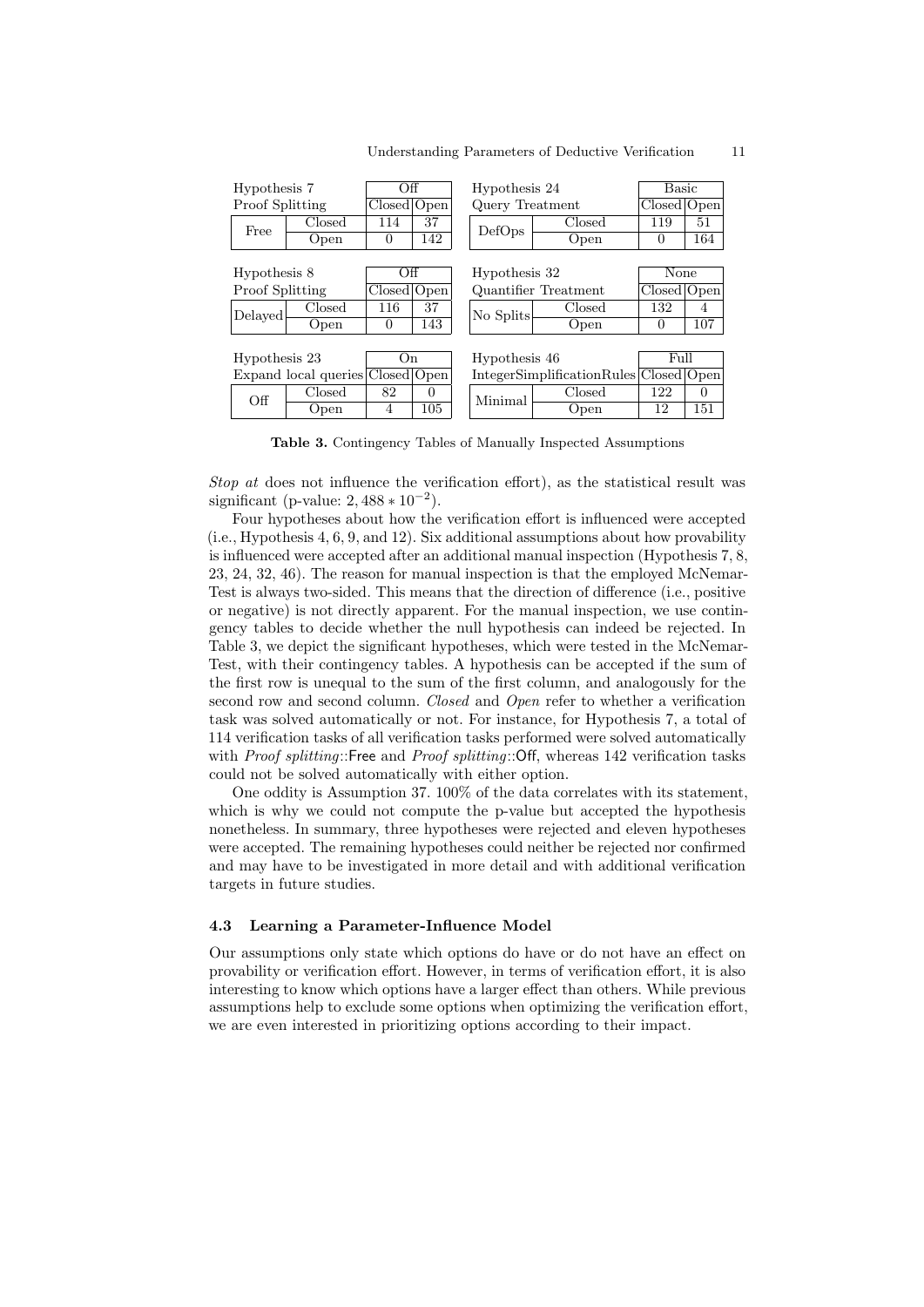

Fig. 2. Influence of Various Options on Verification Effort

Based on our experiments, we collected a considerable amount of data points, which depict the verification effort with respect to different options. In a nutshell, we decided to learn a parameter-influence model based on our data to draw these relevant conclusions about which options have a larger impact on the verification effort. To derive a general model, we use all of our specification cases as input for machine-learning techniques. To this end, we employ SPLConqueror [45], a framework which incorporates machine-learning techniques to measure the influence of parameters on non-functional properties.

Our samples comprise only specification cases that are automatically verified, as the number of proof steps in unclosed proofs is not meaningful. Moreover, to increase our confidence in the performance-influence model, we applied crossvalidation to learn a total of ten models. To this end, we partitioned all verified specification cases into ten subsets and used nine randomly chosen subsets to train each of the ten models.

In Figure 2, we depict the results of our ten prediction models using boxplots that relate numerous options with verification effort. Each boxplot presents a factor that indicates whether an option improves (negative value) or impairs (positive value) the verification effort. Notably, there exist numerous options that were discarded in the training process of all ten models, as too few verification tasks could be closed with them automatically. Therefore, we also omitted them in Figure 2.

For most options, the median is close to zero, which is why we cannot reason about their influence. Exceptions are Arithmetic treatment::Basic, Class axiom::Delayed, One Step Simplification::Disabled, Proof splitting::Delayed, Proof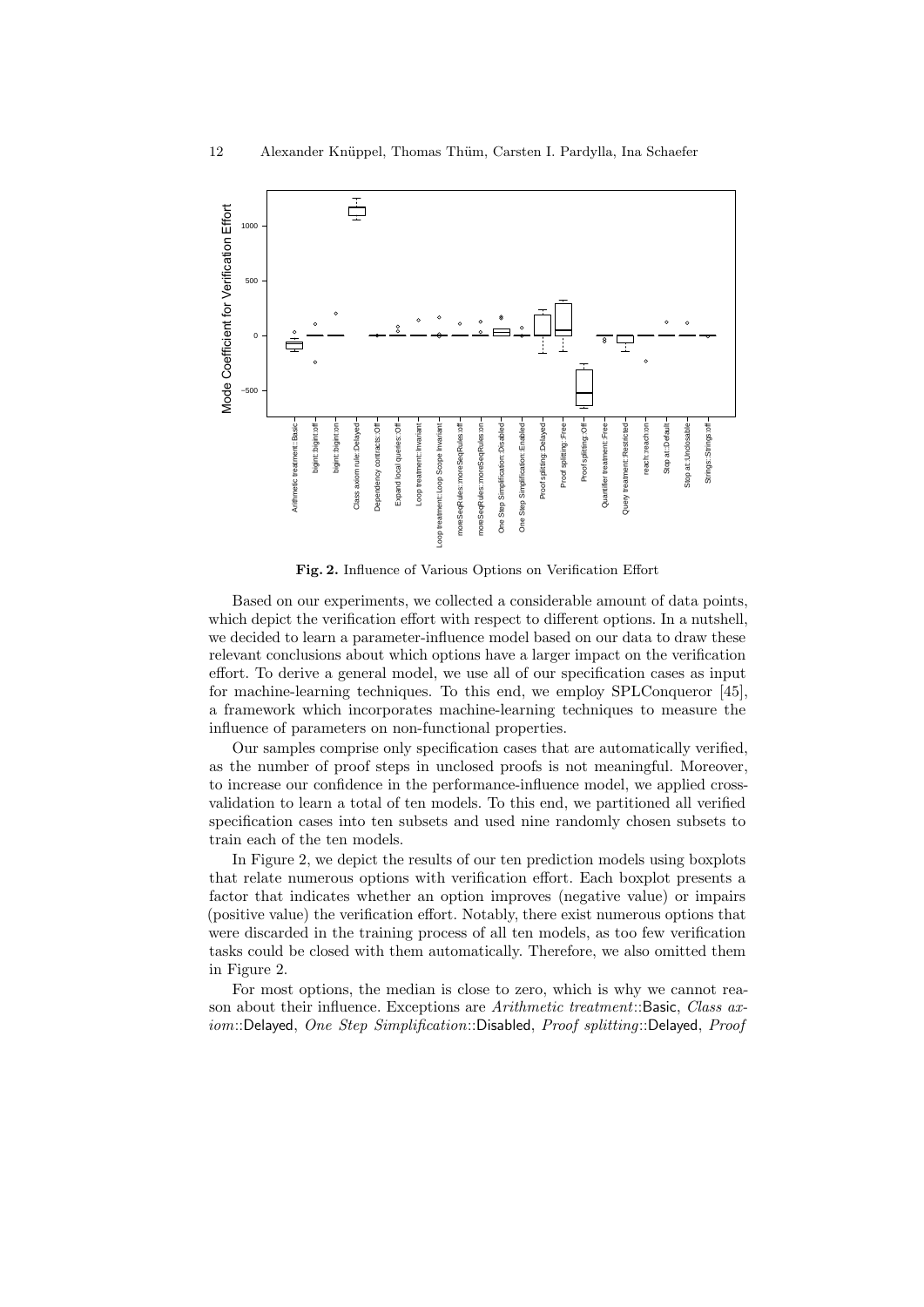splitting::Free, Proof splitting::Off, and Query treatment::Restricted. With respect to the median, we achieve the largest improvement with *Proof splitting*::Off followed by Arithmetic treatment::Basic. Class axiom::Delayed leads to the largest deterioration of the verification effort.

While we did not make any assumptions about options *Arithmetic treat*ment::Basic and Class axiom::Delayed with respect to verification effort, Figure 2 reveals that Arithmetic treatment::Basic almost always reduces the effort, whereas Class axiom::Delayed always and significantly impairs it. Hence, we can derive two new assumptions from our parameter-influence models. Nonetheless, these assumptions are not derived from the literature, but based on our exploratory study and have to be evaluated in future studies.

To briefly summarize, we identified seven options that reasonably impact the verification effort. Our results allow us to prioritize these options when provability is already ensured. However, we also discovered that Arithmetic treatment::Basic only insignificantly reduces the verification effort based on our specified extract of OpenJDK and we previously confirmed that what is provable with Arithmetic treatment::Basic is also provable with Arithmetic treatment::DefOps (cf. Assumption 19). Hence, Arithmetic treatment::DefOps may be the better choice for all verification tasks. Notably, numerous of our assumptions coincides with the models' predictions (i.e., Assumption 4, 6, 8, and 16).

# 4.4 Threats to Validity

The measured verification effort may not be representative, as we decided to count the proof nodes that KeY produces internally, which may vary in complexity and execution time. One alternative is to measure the overall execution time needed to verify a method. We decided against it, as execution timing depends on numerous external factors, such as computing power, parallel processes, and even the currently active virtual machine, whereas the number of proof nodes is a reproducible measurement.

Our verification target (i.e., OpenJDK's Collection API) may not comprise enough representative specification cases, as we did not specify many loop invariants or complex algorithms. Nevertheless, we specified real-world Java code, for which the specification effort was already tremendously high (i.e., it took us numerous iterations and months to be amenable for automatic verification). For all employed specification cases there exist at least one parameter configuration, which suffices to automatically verify it. Moreover, we computed all results on high-end servers over a period of two months. Specifying and verifying more specification cases would take considerably longer.

We only formulated assumptions about parameters that are used in KeY 2.6.1. It is thus questionable whether our considerations can be generalized to other verification systems. However, parameterization for non-expert users is also challenging for other techniques and tools, such as model checking with Java Pathfinder [46]. Furthermore, the chosen dependent variables (i.e., provability and verification effort) are typically most meaningful for users and tool builders of other verification systems, too.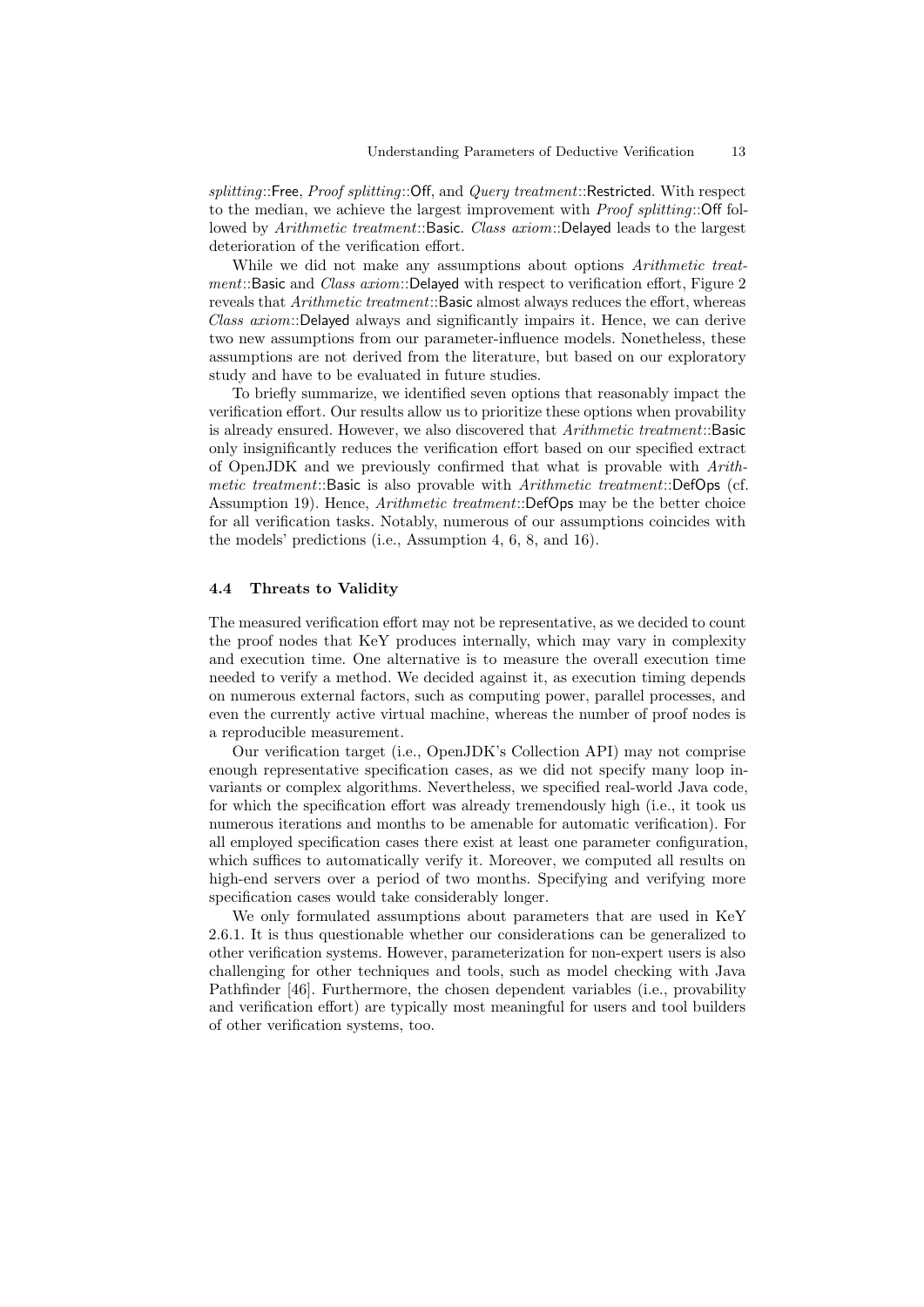

Fig. 3. Trade-off between Lower Verification Effort and Higher Provability

### 5 Suggestions for Users and Tool Builders

Our assumptions depict numerous options that a user should prioritize for tuning to increase provability and verification effort. For instance, parameters that need to be changed (i.e., differ from the default option) are Quantifier Treatment and Proof splitting, which can be set to Free, and Arithmetic Treatment, which can be set to DefOps. Moreover, Stop At should stay at Default and Expand Local Queries should stay at On.

If provability is ensured, verification effort can be tweaked. Our hypotheses state that One Step Simplification should be set to free,

Proof Splitting should be set to off, and Loop Treatment to Loop Scope Invariant. In particular, the parameter-influence models illustrated that *Proof Splitting*::Off decreases verification effort the most compared to all options. Moreover, the models revealed that Arithmetic Treatment and Class Axiom Rule have also an impact. Arithmetic Treatment::Basic is preferred to Arithmetic Treatment::DefOps, whereas *Class Axiom Rule::Delayed* should be avoided when possible. Nevertheless, our suggestion is to always start with Arithmetic Treatment::DefOps, as it is often needed for provability and the gain in terms of verification effort seems to be insignificant.

Based on our results, we can also identify parameters, whose options represent a trade-off between higher provability and lower verification effort. In essence, these parameters are Quantifier treatment, Proof splitting, and Arithmetic treatment, which are illustrated in Figure 3. Whenever provability is ensured, these options allow a user to decrease the verification effort.

Derived from our assumptions, some options have no measured impact on the verification effort but influence provability. It is thus questionable why a user is confronted with these options. A solution would be to provide different modes for different requirements, such as a simple view for inexperienced users that hides specific options. In particular, such a view may discard parameters  $BigInt$ , IntegerSimplificationRules, Sequences, MoreSeqRules, One Step Simplification, and Stop At for the mentioned reason.

Another suggestion for tool builders is to implement a recommendation system for parameterization, which enhances user experience. KeY could provide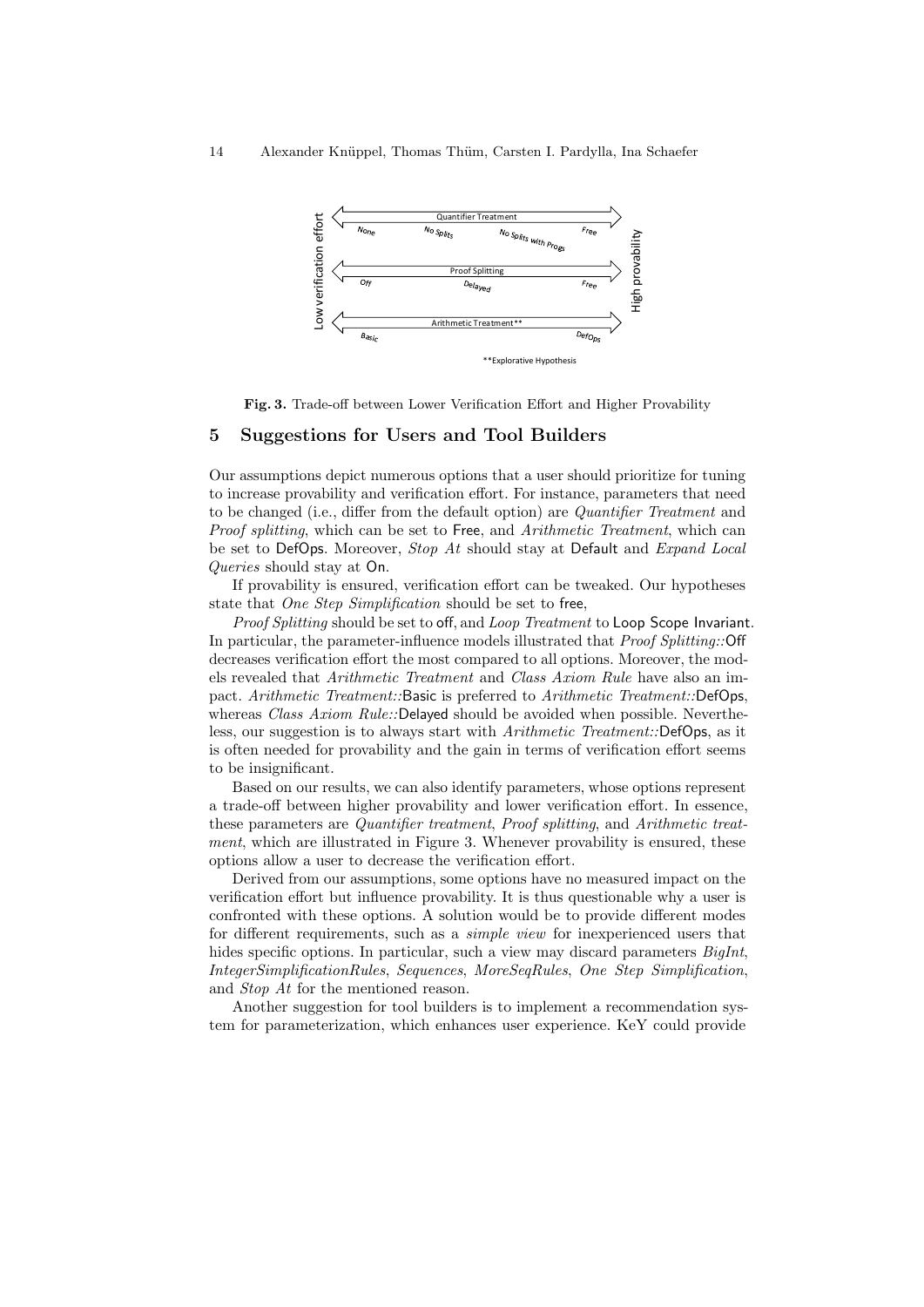hints to users to increase provability if a method cannot be verified. For instance, option *Proof Splitting*::Off may replace option *Proof Splitting*::Free or option IntegerSimplificationRules::Minimal may replace option IntegerSimplificationRules::Full. Moreover, KeY could try to automatically fine-tune parameters during verification based on the very same technique.

# 6 Related Work

A survey on different languages for behavioral contracts was done by Hatcliff et al. [21]. Besides KeY with its specialization on Java source code, there exist alternative tools for deductive program verification of other languages, such as Spec#  $[2]$ , VCC  $[10]$  for verifying concurrent C, and the Why platform  $[49]$ , which comprises tools for the verification of WhyML, Java, and C programs [33, 16, 12]. For the purpose of this paper, we concentrated on KeY, as (a) it provides numerous parameters, (b) it has an active community, and (c) we already gained ample and practical experiences with it [24, 46–48].

Gouw et al. [14] investigated the correctness of OpenJDK's TimSort with KeY and discovered an exploitable bug in its implementation. They changed parameterization even during the search for proofs, which is difficult as it requires to find meaningful interruption points. This is an indicator that an advanced understanding of the parameters is indispensable to verify real-world software with deductive verification.

Another formal verification technique requiring an understanding about its parameters is model checking. SPIN [25] is a software model checker that focuses on finite state machines and provides numerous configurable options and optimizations, such as partial order reduction, state compressions, and bitstate hashing. Java Pathfinder (JPF) [22] is a software model checker focusing on Java source code. JPF can be parameterized and extended in a variety of ways and is build upon a general and uniform configuration management. Configuring JPF for efficiently finding defects for a given verification task needs a considerable amount of knowledge about model checking.

Optimizing the selection of parameters of configurable programs is a widely researched area. Benavides et al. [5] analyzed the performance of CSP, SAT, and BDD solvers in finding a valid configuration. Ochoa et al. [37] transform a set of configurations into a CSP solver to find a non-conflicting set of configurations that adhere to particular business objectives, such as costs, time, and human resources, of multiple stakeholders. Siegmund et al. [45] proposed SPL Conqueror, which we used to learn our prediction models. Despite its initial connection to software product lines, SPL Conqueror is used by various researchers to learn models that predict the influence of non-functional properties in configurable software [19, 20, 28, 38, 44]. We provide an additional use case for SPL Conqueror, as we learned parameter-influence models to argue about how the selection of particular options influence the verification effort.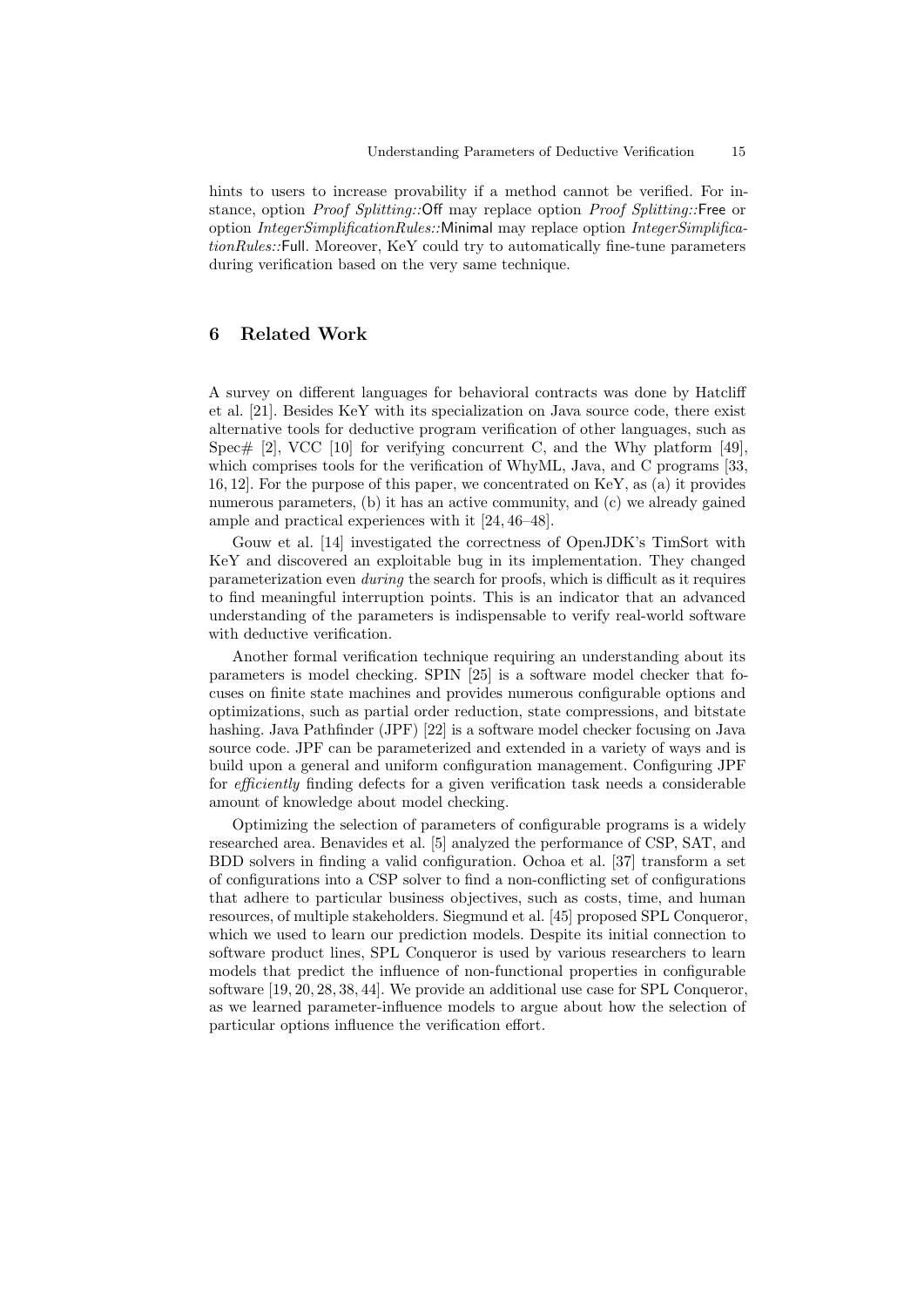16 Alexander Knüppel, Thomas Thüm, Carsten I. Pardylla, Ina Schaefer

# 7 Conclusion

Our long-term goal is to make deductive verification accessible for mainstream software developers. Although formal methods improved significantly over the last decades, software developers still struggle to specify and verify even trivial pieces of software. One often overlooked hurdle that inexperienced users face is parameterization. While parameterization of formal method tools comes with the promise to ease the process of automatic verification, we exhibited that setting the right values for the ever growing amount of parameters is challenging.

In particular, our focus is on parameters of deductive verification, where we used the verification system KeY 2.6.1 as an example.

We formulated a total of 38 assumptions how options in KeY improve or impair provability and verification effort. We derived a total of 51 statistical hypotheses and empirically measured the effect of different parameter configurations by employing significance tests and machine-learning techniques.

Our empirical investigation is a stepping stone towards automated deductive verification and better applicability for non-experts. Only three of our initial assumptions had been invalidated. We identified options that should be prioritized according to their impact on verification effort when provability is ensured. Moreover, we identified three parameters (i.e., Quantifier Treatment, Proof Splitting, and Arithmetic Treatment), whose options represent a trade-off between provability and verification effort. Our insights provide valuable recommendations to users on which parameters to prioritize given a verification requirement. Moreover, tool builders can utilize our insights to improve on the user experience. For instance, implementing a recommendation system for parameters based on our investigation would help users to verify software more easily. Furthermore, KeY may hide insignificant parameters in specific verification scenarios or fine-tune parameters automatically during proofs.

For future work, it is necessary to employ more verification targets to investigate the assumptions that could not be accepted. Moreover, it would be interesting to implement a system for parameter recommendations that provides even more fine-grained recommendations based on contracts and methods. Furthermore, we only measured the effect of single values of parameters on provability and verification effort. However, specific values of different parameters may interact with each other and therefore have a larger or even reversed effect when used in combination. Finally, investigating parameterization of other verification tools is indispensable to help more industrial software developers to integrate formal methods in their everyday software development tasks.

Acknowledgments. This work was supported by the DFG (German Research Foundation) under the Researcher Unit FOR1800: Controlling Concurrent Change (CCC). We acknowledge Richard Bubel, Reiner Hähnle, Dominik Steinhöfel, Norber Siegmund, Alexander Grebhahn, Christian Kästner, Sven Apel, and Stefan Krüger for fruitful discussion and valuable feedback throughout this work. We also thank all reviewers for their valuable feedback and corrections.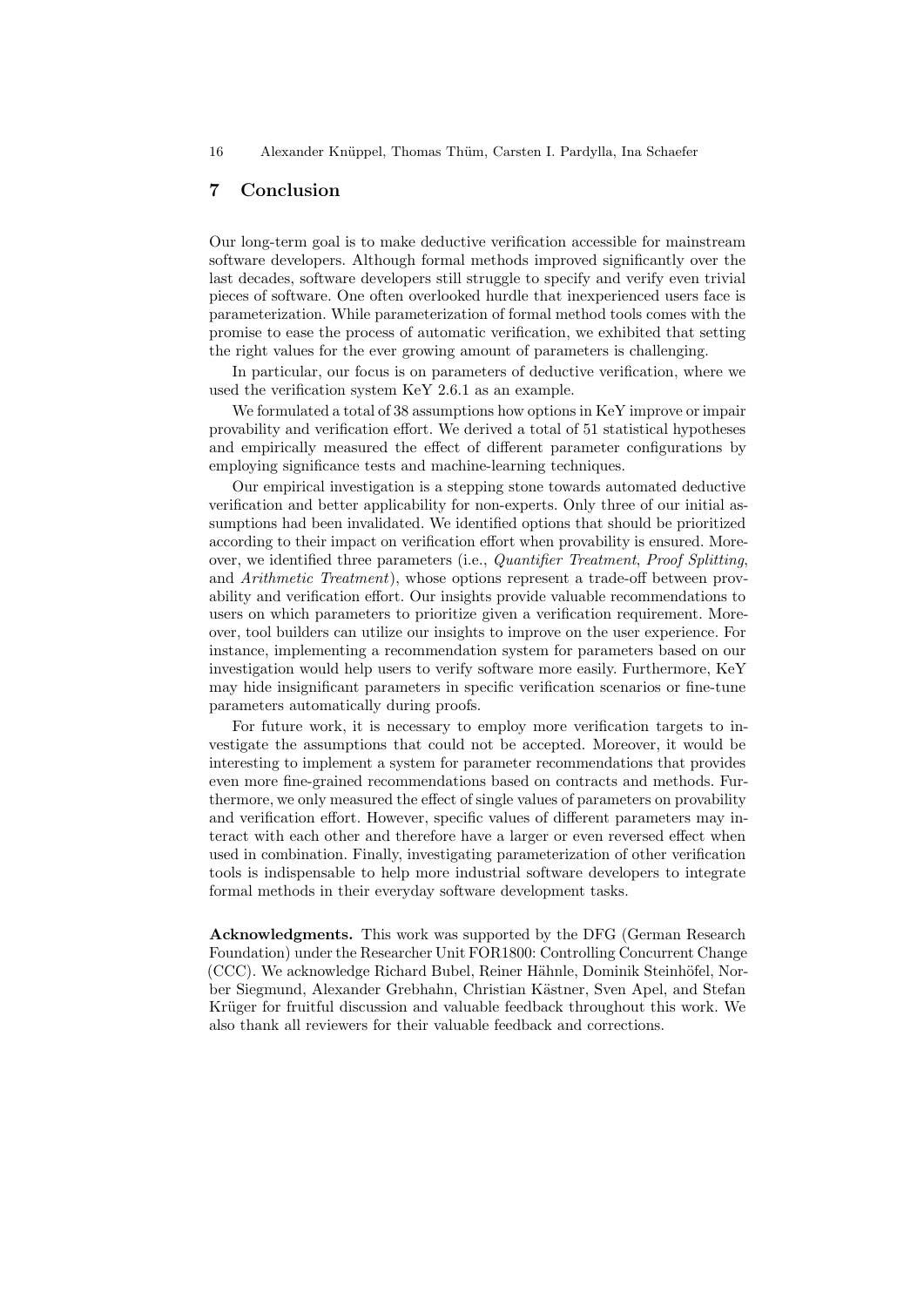## References

- 1. W. Ahrendt, B. Beckert, R. Bubel, R. H¨ahnle, P. H. Schmitt, and M. Ulbrich. Deductive Software Verification–The KeY Book: From Theory to Practice. Springer, 2016.
- 2. M. Barnett, M. Fähndrich, K. R. M. Leino, P. Müller, W. Schulte, and H. Venter. Specification and Verification: The Spec# Experience. Communications of the ACM, 54:81–91, June 2011.
- 3. C. Baumann, B. Beckert, H. Blasum, and T. Bormer. Lessons Learned from Microkernel Verification–Specification is the new Bottleneck. arXiv preprint arXiv:1211.6186, 2012.
- 4. B. Beckert, T. Bormer, and D. Grahl. Deductive Verification of Legacy Code. In Proceedings of the International Symposium on Leveraging Applications of Formal Methods, pages 749–765. Springer, 2016.
- 5. D. Benavides, P. Trinidad, and A. Ruiz-Cortés. Using Constraint Programming to Reason on Feature Models. In Proceedings of the International Conference on Software Engineering and Knowledge Engineering (SEKE), pages 677–682, 2005.
- 6. J. Bowen and V. Stavridou. Safety-critical Systems, Formal Methods and Standards. Software Engineering Journal, 8(4):189–209, 1993.
- 7. L. Burdy, Y. Cheon, D. R. Cok, M. D. Ernst, J. Kiniry, G. T. Leavens, K. R. M. Leino, and E. Poll. An Overview of JML Tools and Applications. 7(3):212–232, June 2005.
- 8. E. M. Clarke, O. Grumberg, and D. A. Peled. Model Checking. MIT Press, Cambridge, Massachussetts, 1999.
- 9. E. M. Clarke and J. M. Wing. Formal Methods: State of the Art and Future Directions. ACM Computing Surveys (CSUR), 28(4):626–643, 1996.
- 10. E. Cohen, M. Dahlweid, M. Hillebrand, D. Leinenbach, M. Moskal, T. Santen, W. Schulte, and S. Tobies. VCC: A Practical System for Verifying Concurrent C. In Proceedings of the International Conference on Theorem Proving in Higher Order Logics, pages 23–42. Springer, 2009.
- 11. M. B. Cohen, M. B. Dwyer, and J. Shi. Interaction Testing of Highly-configurable Systems in the Presence of Constraints. In Proceedings of the 2007 International Symposium on Software Testing and Analysis, pages 129–139. ACM, 2007.
- 12. P. Cuoq, F. Kirchner, N. Kosmatov, V. Prevosto, J. Signoles, and B. Yakobowski. Frama-C. In Proceedings of the International Conference on Software Engineering and Formal Methods, pages 233–247. Springer, 2012.
- 13. A. Darvas, F. Mehta, and A. Rudich. Efficient Well-Definedness Checking. In ´ Proceedings of the International Joint Conference on Automated Reasoning, pages 100–115. Springer, 2008.
- 14. S. De Gouw, J. Rot, F. S. de Boer, R. Bubel, and R. Hähnle. OpenJDKs Java.utils.Collection.sort() is Broken: The Good, the Bad and the Worst Case. In International Conference on Computer Aided Verification, pages 273–289. Springer, 2015.
- 15. L. De Moura and N. Bjørner. Z3: An Efficient SMT Solver. In Proceedings of the International Conference on Tools and Algorithms for the Construction and Analysis of Systems, pages 337–340. Springer, 2008.
- 16. J.-C. Filliâtre and C. Marché. The Why/Krakatoa/Caduceus Platform for Deductive Program Verification. In Computer Aided Verification, pages 173–177. Springer, 2007.
- 17. C. D. Gladisch. Model Generation for Quantified Formulas with Application to Test Data Generation. Proceedings of the International Journal on Software Tools for Technology Transfer, 14(4):439–459, 2012.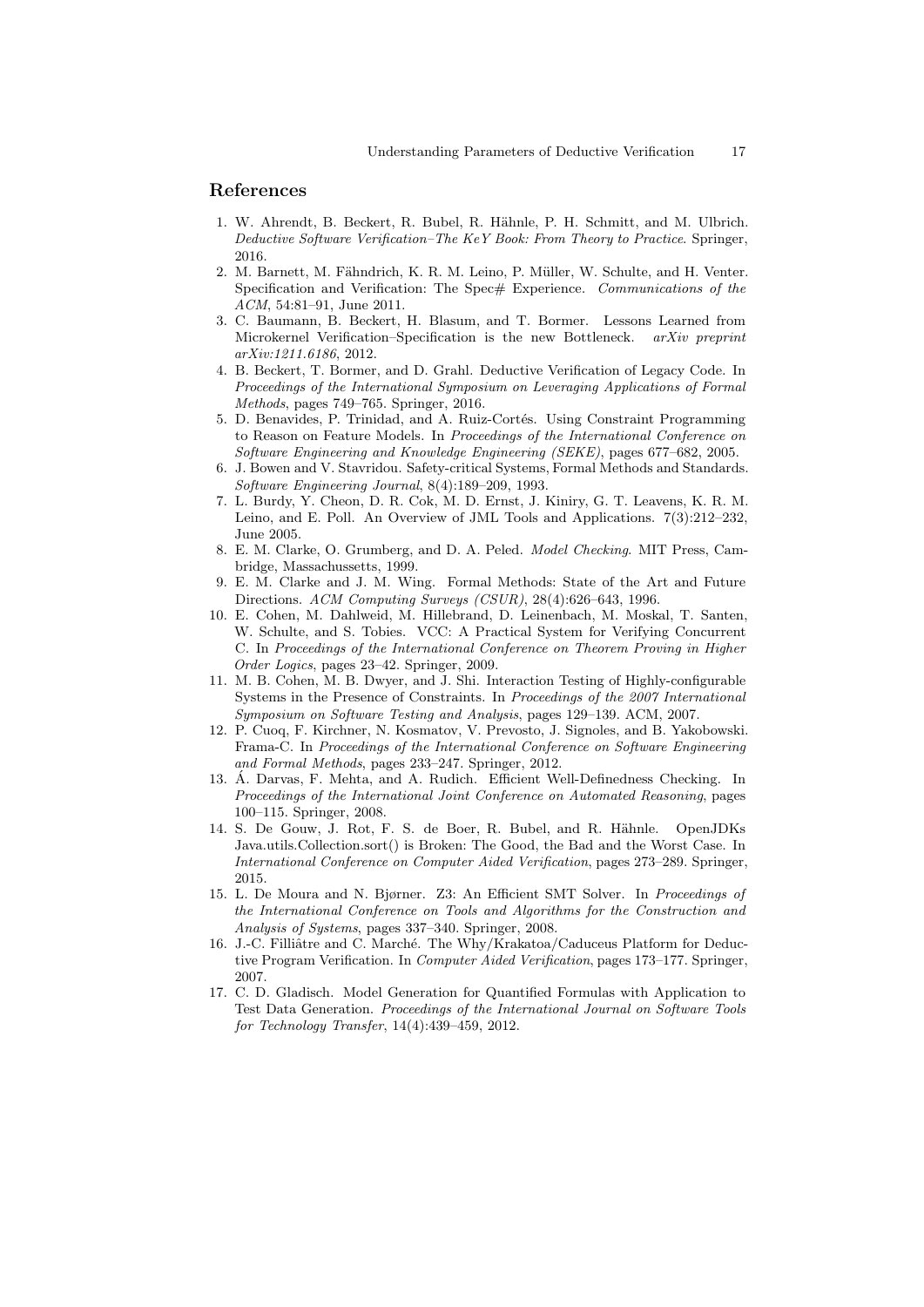- 18 Alexander Knüppel, Thomas Thüm, Carsten I. Pardylla, Ina Schaefer
- 18. J. Gosling. The Java Language Specification. Addison-Wesley Professional, 2000.
- 19. A. Grebhahn, N. Siegmund, S. Apel, S. Kuckuk, C. Schmitt, and H. Köstler. Optimizing Performance of Stencil Code with SPL Conqueror. In Proceedings of the 1st International Workshop on High-Performance Stencil Computations (HiStencils), pages 7–14, 2014.
- 20. J. Guo, K. Czarnecki, S. Apely, N. Siegmundy, and A. Wasowski. Variability-Aware Performance Prediction: A Statistical Learning Approach. In Proceedings of the 28th IEEE/ACM International Conference on Automated Software Engineering, pages 301–311. IEEE Press, 2013.
- 21. J. Hatcliff, G. T. Leavens, K. R. M. Leino, P. M¨uller, and M. Parkinson. Behavioral Interface Specification Languages. 44(3):16:1–16:58, June 2012.
- 22. K. Havelund and T. Pressburger. Model Checking Java Programs Using Java PathFinder. 2(4):366–381, 2000.
- 23. C. A. R. Hoare. Proof of Correctness of Data Representations. Acta Informatica, 1(4):271–281, 1972.
- 24. S. Holthusen, M. Nieke, T. Thüm, and I. Schaefer. Proof-Carrying Apps: Contract-Based Deployment-Time Verification. Springer, Oct. 2016. To appear.
- 25. G. J. Holzmann. The Model Checker SPIN. IEEE Transactions on Software Engineering (TSE), 23(5):279–295, 1997.
- 26. E. Hubbers and E. Poll. Reasoning About Card Tears and Transactions in JAVA CARD. In Proceedings of the International Conference on Fundamental Approaches to Software Engineering, pages 114–128. Springer, 2004.
- 27. M. Huisman and W. Mostowski. A Symbolic Approach to Permission Accounting for Concurrent Reasoning. In Proceedings of the Parallel and Distributed Computing (ISPDC), 2015 14th International Symposium on, pages  $165-174$ . IEEE, 2015.
- 28. J. Kienzle, G. Mussbacher, P. Collet, and O. Alam. Delaying Decisions in Variable Concern Hierarchies. In ACM SIGPLAN Notices, volume 52, pages 93–103. ACM, 2016.
- 29. J. C. Knight, C. L. DeJong, M. S. Gibble, and L. G. Nakano. Why are Formal Methods not used more Widely? In Proceedings of the Fourth NASA Formal Methods Workshop. Citeseer, 1997.
- 30. A. Knüppel, C. I. Pardylla, T. Thüm, and I. Schaefer. Experience Report on Formally Verifying Parts of OpenJDK's API with KeY. In Proceedings of the Fourth Workshop on Formal Integrated Development Environment. Springer, 2018.
- 31. G. T. Leavens and Y. Cheon. Design by Contract with JML, Sept. 2006.
- 32. G. T. Leavens, E. Poll, C. Clifton, Y. Cheon, C. Ruby, D. Cok, P. M¨uller, J. Kiniry, P. Chalin, D. M. Zimmerman, and W. Dietl. JML Reference Manual, May 2013.
- 33. C. March´e and Y. Moy. The Jessie Plugin for Deductive Verification in Frama-C. INRIA Saclay  $\ddot{\textit{lle-de-France}}$  and LRI, CNRS UMR, 2012.
- 34. Q. McNemar. Note on the Sampling Error of the Difference between Correlated Proportions or Percentages. Psychometrika, 12(2):153–157, 1947.
- 35. B. Meyer. Object-Oriented Software Construction. Prentice-Hall, Inc., Upper Saddle River, NJ, USA, 1st edition, 1988.
- 36. B. Meyer. Applying Design by Contract. 25(10):40–51, 1992.
- 37. L. Ochoa, O. González-Rojas, and T. Thüm. Using Decision Rules for Solving Conflicts in Extended Feature Models. In Proceedings of the International Conference on Software Language Engineering (SLE), pages 149–160. ACM, Oct. 2015.
- 38. R. Olaechea, S. Stewart, K. Czarnecki, and D. Rayside. Modelling and Multi-Objective Optimization of Quality Attributes in Variability-Rich Software. In Proceedings of the Fourth International Workshop on Nonfunctional System Properties in Domain Specific Modeling Languages, page 2. ACM, 2012.